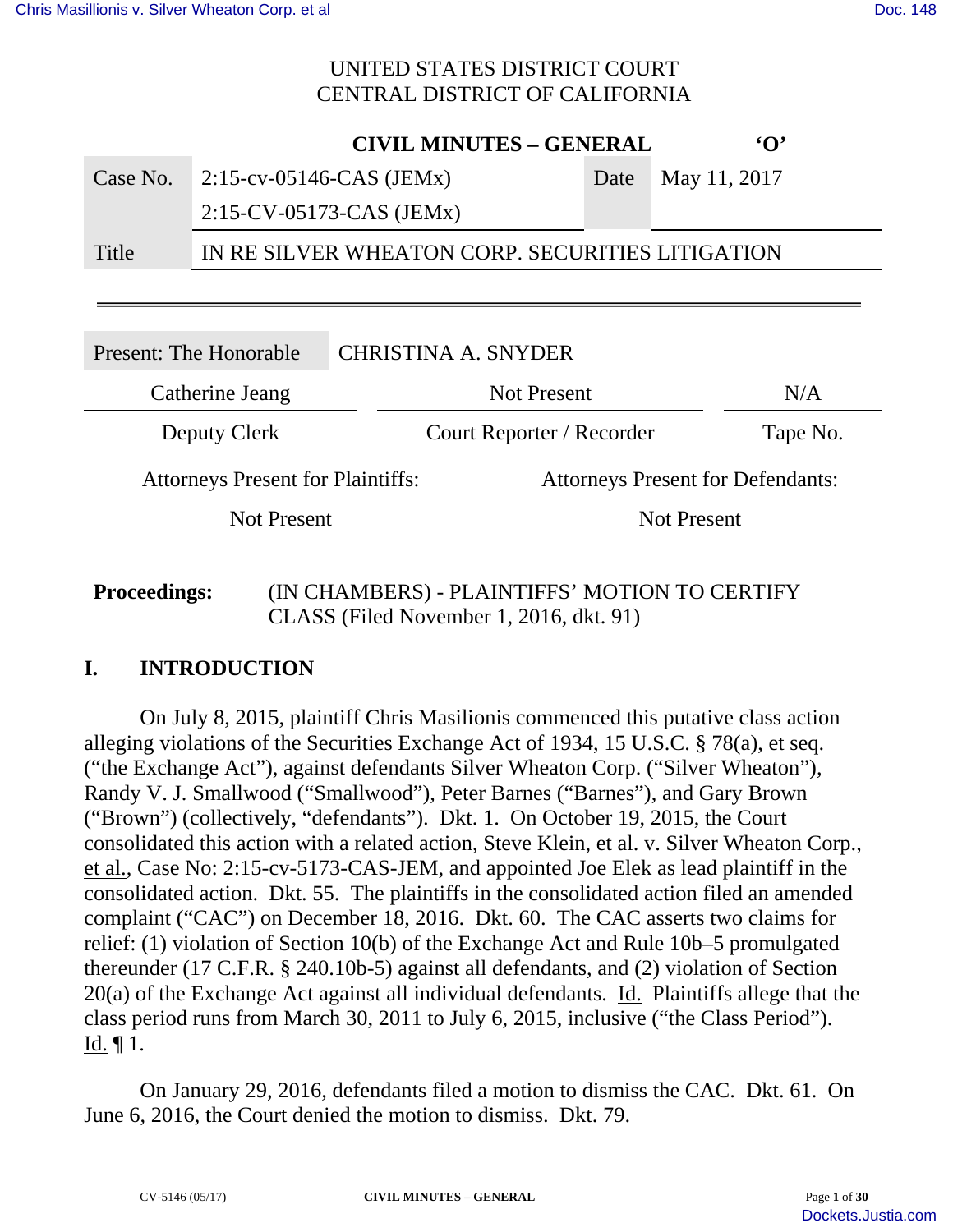**CIVIL MINUTES – GENERAL 'O'**

|       | CIVIL MINUTES – GENERAL                          | $\cdot$ $\cdot$   |
|-------|--------------------------------------------------|-------------------|
|       | Case No. $2:15$ -cv-05146-CAS (JEMx)             | Date May 11, 2017 |
|       | $2:15$ -CV-05173-CAS (JEMx)                      |                   |
| Title | IN RE SILVER WHEATON CORP. SECURITIES LITIGATION |                   |

On November 1, 2016, plaintiffs filed a motion for class certification. Dkt. 91. In support of their motion, plaintiffs filed a memorandum, dkt. 92 ("Mot."), and a declaration by plaintiff's counsel, Jonathan Horne, dkt. 93 ("Horne Decl."), to which most of plaintiffs' supporting evidence is attached. Exhibit 1 to the Horne declaration is a report by Steven P. Feinstein (the "Feinstein Report"), discussed at length in this order. Plaintiffs also appended declarations from the named plaintiffs. See generally Dkt. 93 Exs. 3-10. On November 2, 2016, plaintiffs filed a declaration by named plaintiff Jeffrey Frohwerk, dkt. 94-1, which counsel evidently received a day later than expected, dkt. 94.

Thereafter, the parties agreed to a briefing schedule for the motion. On February 24, 2017, defendants filed an opposition, dkt. 122 ("Opp'n"); a declaration by defendants' counsel, dkt. 122-2 ("Watts Decl."); and exhibits in support of the opposition, dkts. 122-2:122-26. One such exhibit, discussed in this order, is a report by Allan W. Kleidon (the "Kleidon Report"). Dkt. 122-26.

On March 27, 2017, plaintiffs' filed a reply in support of their motion, dkt. 135 ("Reply"); a second declaration by Horne, dkt. 136 ("Horne Reply Decl."); and a rebuttal report by Feinstein, dkt. 136 Ex. 1 ("Feinstein Rebuttal"), among other exhibits. On April 17, 2017, the Court held oral argument on the instant motion and thereafter took the matter under submission. Dkt. 147.

Having carefully considered the parties' arguments the Court finds and concludes as follows.

#### **II. BACKGROUND**

#### **A. Silver Wheaton Corporation**

Defendant Silver Wheaton is a Canadian Company, headquartered in Vancouver, British Columbia whose shares are traded on the NYSE under the ticker symbol "SLW". CAC ¶ 18. Silver Wheaton and its subsidiaries purchase and sell gold and silver worldwide. Id.  $\P$  2-3. Silver Wheaton enters into so-called "streaming agreements,"

<sup>&</sup>lt;sup>1</sup> As discussed below, the parties have since stipulated that Frohwerk should not be considered for the role of class representative.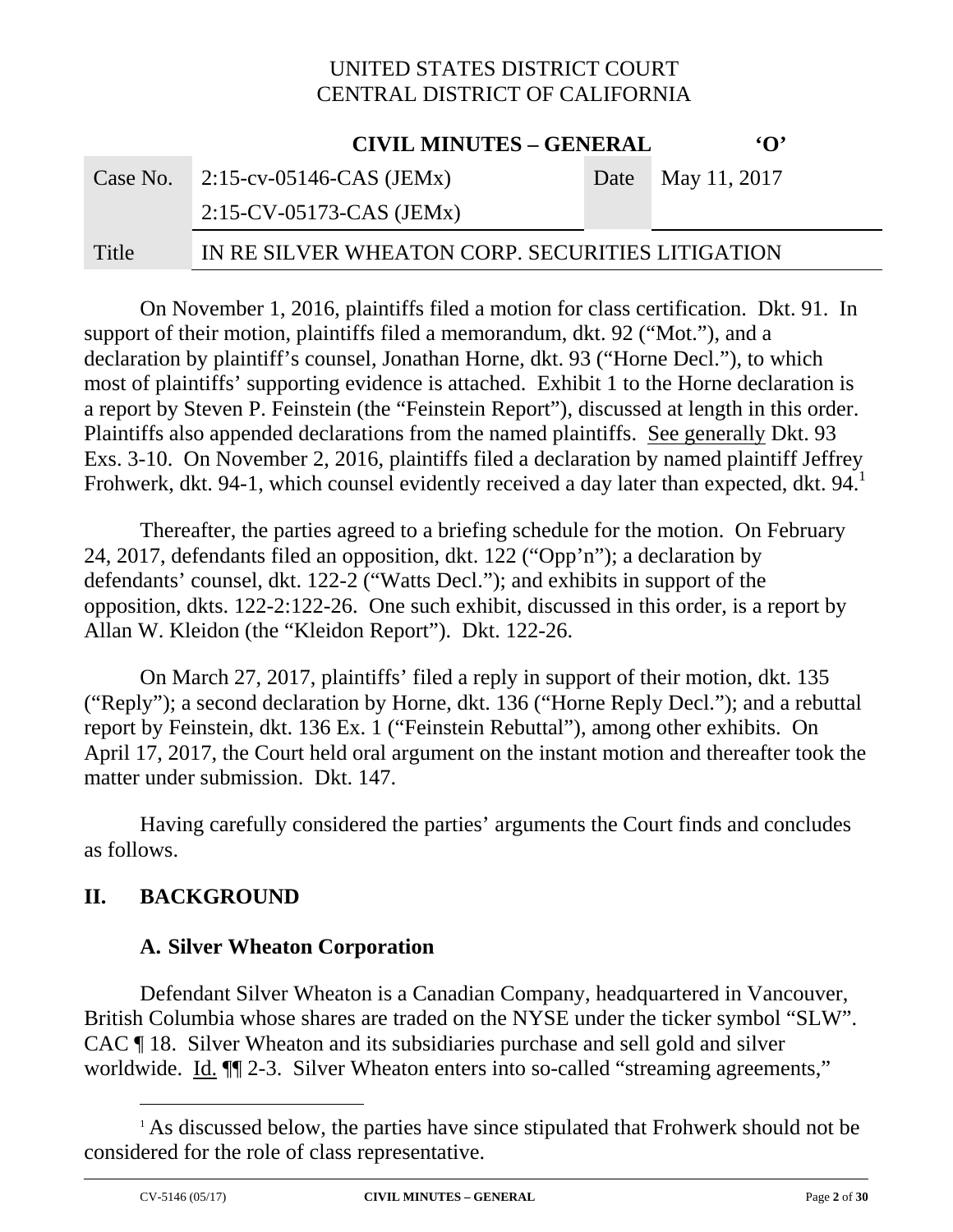|          | <b>CIVIL MINUTES - GENERAL</b>                   |  | $\Omega$          |
|----------|--------------------------------------------------|--|-------------------|
| Case No. | 2:15-cv-05146-CAS (JEMx)                         |  | Date May 11, 2017 |
|          | $2:15$ -CV-05173-CAS (JEMx)                      |  |                   |
| Title    | IN RE SILVER WHEATON CORP. SECURITIES LITIGATION |  |                   |

whereby it obtains the rights to a portion of precious metals produced by mines located in politically stable regions around the world such as Canada, Mexico, Portugal, Brazil, Peru, and Sweden. Id. 19. According to Silver Wheaton, it is the "largest pure precious" metals streaming company in the world." Dkt. 61-12 at 793. Under the terms of a typical streaming agreement, Silver Wheaton or its subsidiaries would agree to purchase a specified percentage of the future production of silver or gold from a mine operator for an upfront payment plus, on delivery, an amount equal to the lesser of an agreed upon price or the then-current market price. Id. Silver Wheaton and its subsidiaries earn profits by selling the silver and gold purchased pursuant to its streaming agreements. Id. at 847.

Plaintiffs allege that Silver Wheaton derives revenues principally from streaming agreements entered into by one of its subsidiaries located in the Cayman Islands ("SW Cayman"). CAC ¶ 3. Plaintiffs further allege that, pursuant to the laws of the Cayman Islands, SW Cayman paid no income tax in the Cayman Islands on its profits derived from these agreements. Id. ¶ 4. Nor did Silver Wheaton pay any income tax in Canada on the profits earned by SW Cayman because Silver Wheaton took the position that SW Cayman was a separate entity and that no income tax on SW Cayman's profits was owed to Canada. Id.

The individually named defendants are all current and former executives of Silver Wheaton. Defendant Smallwood has served as Silver Wheaton's President since January 2010, and as the company's Chief Executive Officer ("CEO") since April 11, 2011. Id. 20. Defendant Barnes served as Silver Wheaton's CEO and as a member of the company's board of directors from 2006, until April 11, 2011. Id. ¶ 21. Defendant Brown joined Silver Wheaton in 2008, and served as the company's Chief Financial Officer ("CFO") throughout the Class Period. Id. 122.

#### **B. Canada's Transfer Pricing Rules**

The merits of this case turn, in large part, on Silver Wheaton's financial reporting based on defendants' interpretation of Canada's corporate income tax laws. Accordingly, the Court begins with a brief overview of several pertinent provisions of the Canadian Income Tax Act.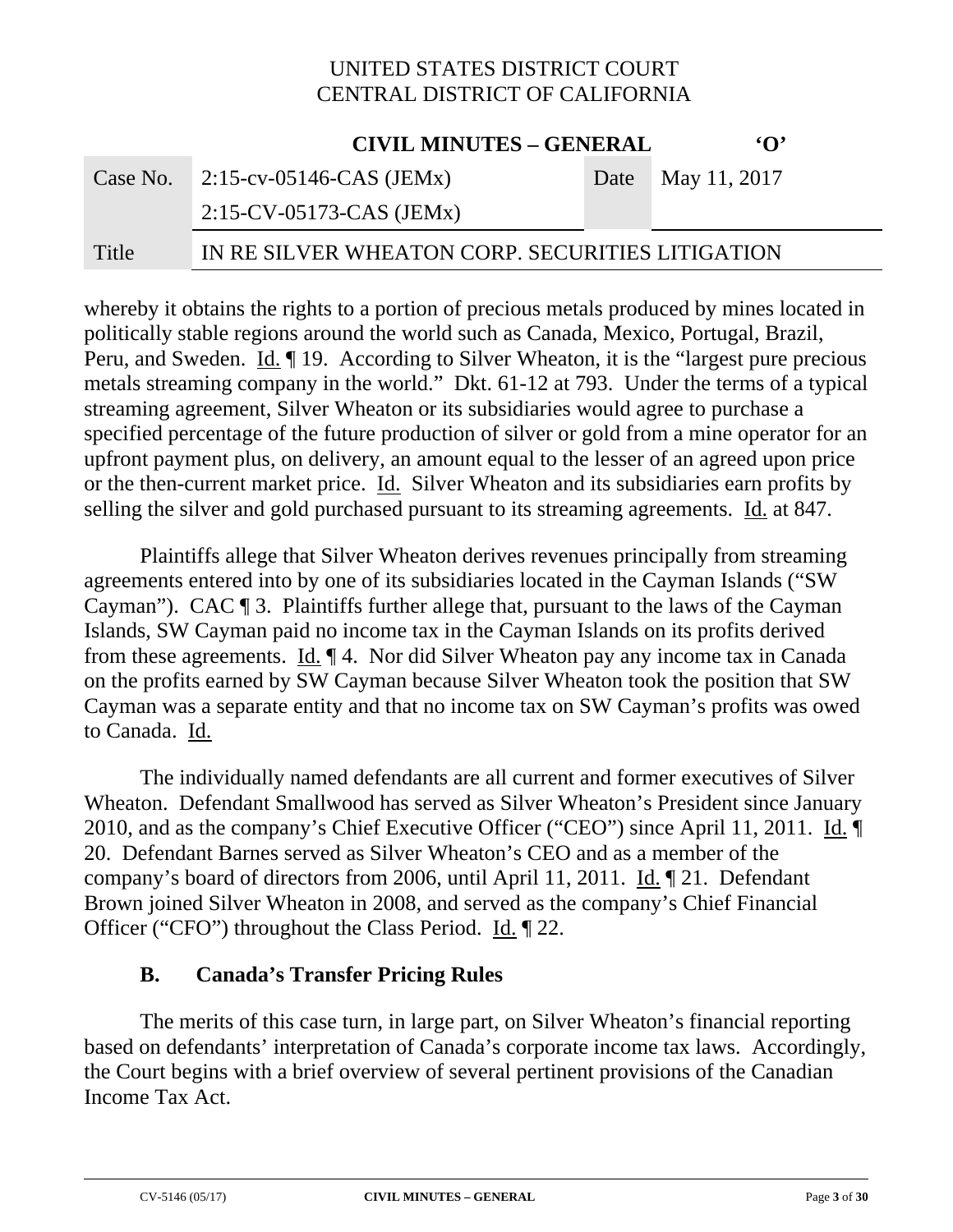|       | <b>CIVIL MINUTES – GENERAL</b>                   | $\mathbf{G}$      |
|-------|--------------------------------------------------|-------------------|
|       | Case No. $\sqrt{2.15-cv-0.05146-CAS}$ (JEMx)     | Date May 11, 2017 |
|       | $2:15$ -CV-05173-CAS (JEMx)                      |                   |
| Title | IN RE SILVER WHEATON CORP. SECURITIES LITIGATION |                   |

Pursuant to the Canadian Income Tax Act, when a person or corporation sells something of value, they are generally required to include the amount they received from the purchaser when computing their taxable income. See generally R.S.C. 1985, c. 1. (5th Supp.) (The "Canadian Income Tax Act"). In addition, Canadian corporations are subject to Canada's transfer pricing rules. See generally R.S.C. 1985, c. 1. (5th Supp.) § 247. Transfer pricing refers to the prices at which services, tangible property, and intangible property are traded across international borders between related entities. The transfer pricing rules govern the amount a corporation must report as taxable income based on such transactions. M.N.R., Canadian Revenue Agency Information Circular 87- 2R "International Transfer Pricing" (September 27, 1999) ("CRA Circular"), ¶¶ 2, 5. In general, Canada's transfer pricing rules require that when a taxpayer engages in a nonarm's length transaction the taxpayer must report income from that transaction in such a manner so as to approximate the amount of income the taxpayer would have received had the transaction been negotiated at arm's length. Id. ¶ 7.

According to Canada's tax authority, the Canada Revenue Agency ("CRA"), Canadian courts consider the following criteria in assessing whether parties to a transaction are not dealing at arms' length: (1) was there a common mind which directs the bargaining for both parties to a transaction; (2) were the parties to a transaction acting in concert without separate interests; and (3) was there "de facto" control. M.N.R. Interpretation Bulletin IT-419R2 "Meaning of Arm's Length" (June 8, 2004), ¶ 23.2. If a Canadian corporation enters into a non-arm's length transaction with a non-resident and does not use arm's length pricing, the CRA may (a) recompute the taxable income of the corporation to reflect arm's length pricing, and (b) reassess the income tax payable by applying the income tax rate to the adjusted income. See R.S.C. 1985, c. 1. (5th Supp.), § 247(2); CRA Circular, at  $\P$  13. In addition, the CRA may also assess penalties to corporations that fail to report income using arm's length pricing and fail to make contemporaneous records documenting their reasonable efforts to establish arm's length prices. R.S.C. 1985, c. 1. (5th Supp.), §§ 247(3)-(4); CRA Circular ¶ 14-18.

#### **C. Silver Wheaton's Tax Position with Regard to SW Cayman**

According to plaintiffs, during the Class Period, Silver Wheaton derived its profits principally from streaming agreements Silver Wheaton attributed to its subsidiary, SW Cayman. CAC ¶ 3. Silver Wheaton paid no Cayman Islands or Canadian taxes on these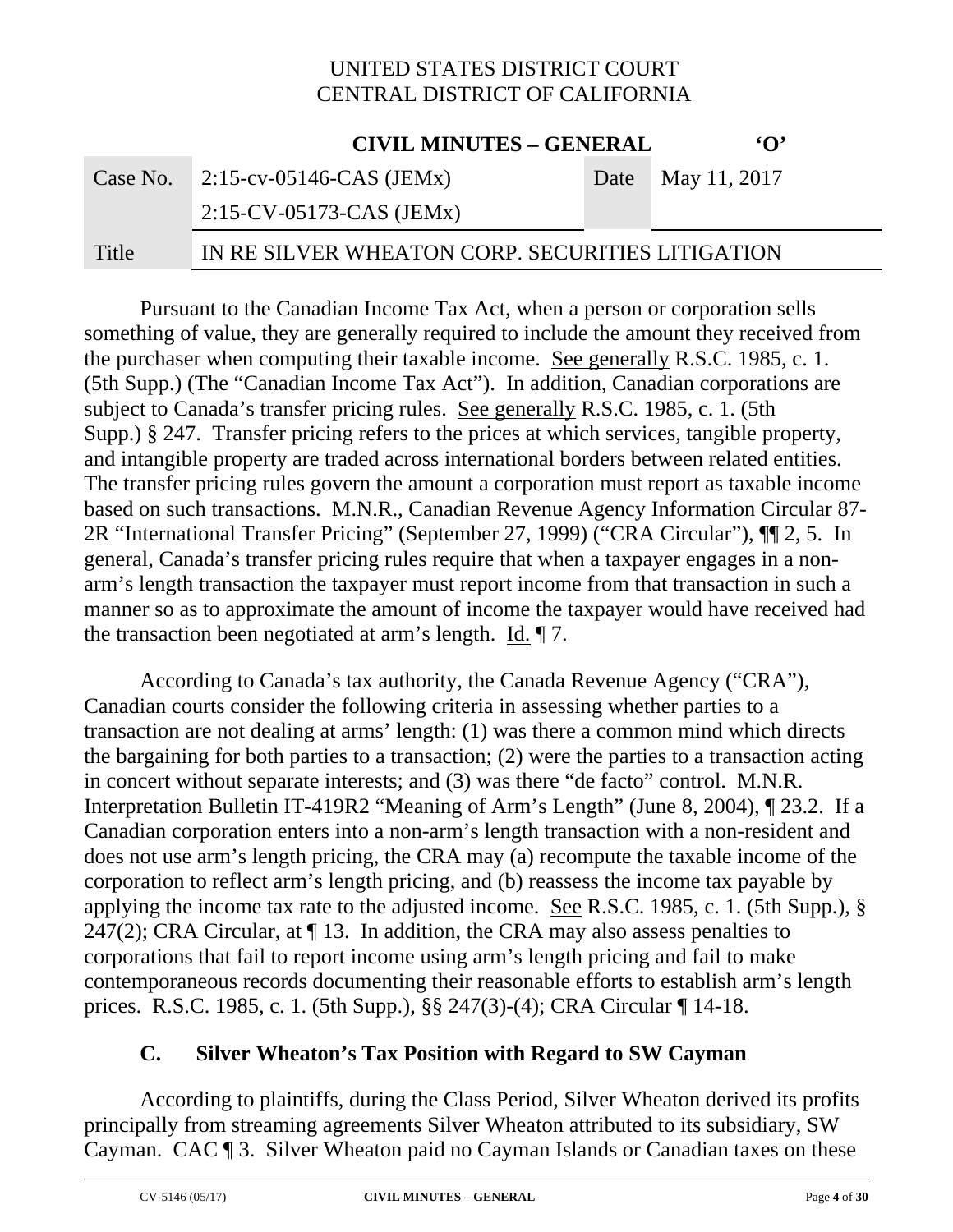|       | <b>CIVIL MINUTES - GENERAL</b>                   | $\Omega$          |
|-------|--------------------------------------------------|-------------------|
|       | Case No. $2:15$ -cv-05146-CAS (JEMx)             | Date May 11, 2017 |
|       | $2:15$ -CV-05173-CAS (JEMx)                      |                   |
| Title | IN RE SILVER WHEATON CORP. SECURITIES LITIGATION |                   |

profits. Id. ¶ 4. This is so because Silver Wheaton took the position that SW Cayman was a separate entity and that it was SW Cayman and not Silver Wheaton that had earned these profits. Id. Nevertheless, plaintiffs contend that Silver Wheaton provided an extensive range of services, commercial opportunities, capital, know-how, intellectual property, strategic support, contractual support, and other property to SW Cayman that were critical to generating the revenue purportedly earned by SW Cayman. Id.  $\llbracket$  57. Indeed, plaintiffs go so far as to assert that SW Cayman was a mere "conduit" for Silver Wheaton's business operations, id.  $\P$  72, 98, and that all substantive strategic, managerial, and operational direction relating to the activities of SW Cayman was provided by Silver Wheaton, id. ¶ 58. Plaintiffs contend that the employees of SW Cayman lacked the requisite professional experience and training to perform all of the activities Silver Wheaton attributes to SW Cayman during the Class Period. Id. ¶ 61.

Notwithstanding the substantial services Silver Wheaton provided to SW Cayman, plaintiffs allege that, during the Class Period, Silver Wheaton "recognized no material revenue for tax purposes" with respect to the provision of these services. CAC ¶ 106. Silver Wheaton reported income of \$33,605,338 (Canadian Dollars or "Cdn \$") for the services it provided to SW Cayman. Dkt. 61-27 at 367. By contrast, SW Cayman reportedly earned profits of Cdn \$715 million during the Class Period. CAC ¶ 106. Plaintiffs aver that the manner in which Silver Wheaton reported its income from these sales was in "express contravention" of Canada's transfer pricing rules. Id.

#### **D. CRA and Silver Wheaton's Response**

Plaintiffs allege that, in May 2011, CRA officials visited SW Cayman to begin an audit of SW Cayman's transactions with Silver Wheaton to determine if Silver Wheaton had violated transfer-pricing rules. Id. ¶ 143. Plaintiffs contend that, pursuant to the CRA's internal procedures, Silver Wheaton would have been informed of the CRA's intention to conduct this audit no later than February of 2011. Id. ¶ 144. Plaintiffs allege that the Class Period commenced on March 30, 2011.

The alleged Class Period ends on July 6, 2015, when Silver Wheaton issued a press release announcing that the CRA was proposing to reassess Silver Wheaton's tax liability ("the Press Release"). Id. ¶ 175. The Press Released stated, in pertinent part: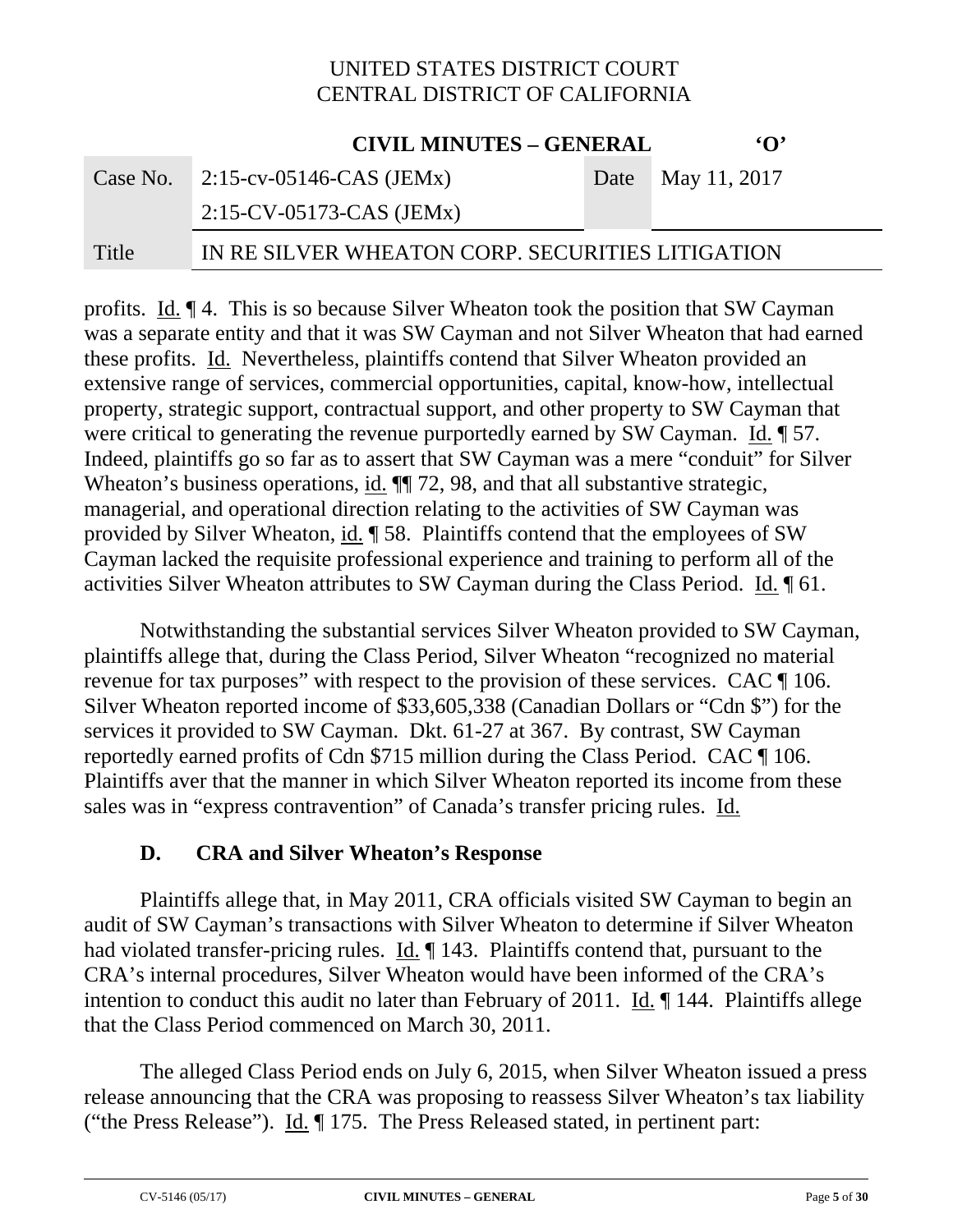|          | <b>CIVIL MINUTES - GENERAL</b>                   |      | $\mathbf{Y}$                |
|----------|--------------------------------------------------|------|-----------------------------|
| Case No. | $2:15$ -cv-05146-CAS (JEMx)                      | Date | $\blacksquare$ May 11, 2017 |
|          | $2:15$ -CV-05173-CAS (JEMx)                      |      |                             |
| Title    | IN RE SILVER WHEATON CORP. SECURITIES LITIGATION |      |                             |

Silver Wheaton Corp. . . . announces that it has received a proposal letter dated July 6, 2015 (the "Proposal") from the Canada Revenue Agency (the "CRA") in which CRA is proposing to reassess Silver Wheaton under various rules contained in the Income Tax Act (Canada).

The Proposal outlines CRA's position that the transfer pricing provisions of the Income Tax Act (Canada) relating to income earned by our foreign subsidiaries outside of Canada should apply such that the income of Silver Wheaton subject to tax in Canada should be increased for the 2005 to 2010 taxation years (the "Relevant Taxation Years") by approximately Cdn \$715 million (US\$567 million).

\* \* \*

If the CRA reassesses Silver Wheaton on the basis outlined in the Proposal, and assuming that Silver Wheaton would be assessed taxes on the foreign subsidiaries' income on the same basis as its Canadian income, Silver Wheaton currently estimates on a preliminary basis that it would be subject to federal and provincial tax of approximately US\$150 million in respect of the Relevant Taxation Years. The Proposal also indicates that the CRA is seeking to apply transfer pricing penalties of approximately Cdn \$72 million (US\$57 million) in respect of the Relevant Taxation Years. . . .

Id. The Press Release also stated that "Management believes that [Silver Wheaton] has filed its tax returns and paid applicable taxes in compliance with Canadian tax law." Id. The Press Release quoted defendant Smallwood saying, "We remain confident in our business structure which we believe is consistent with that typically used by Canadian companies, including Canadian streaming companies, that have international operations." Id. The Press Release concluded by noting that "Silver Wheaton intends to vigorously defend its tax filing positions." Id.

On July 7, 2015, the day after Silver Wheaton issued the Press Release, Silver Wheaton's share price fell \$2.08 or approximately 12% to close at \$15.46 per share. Id. ¶ 176. Shortly thereafter, two analysts covering Silver Wheaton issued reports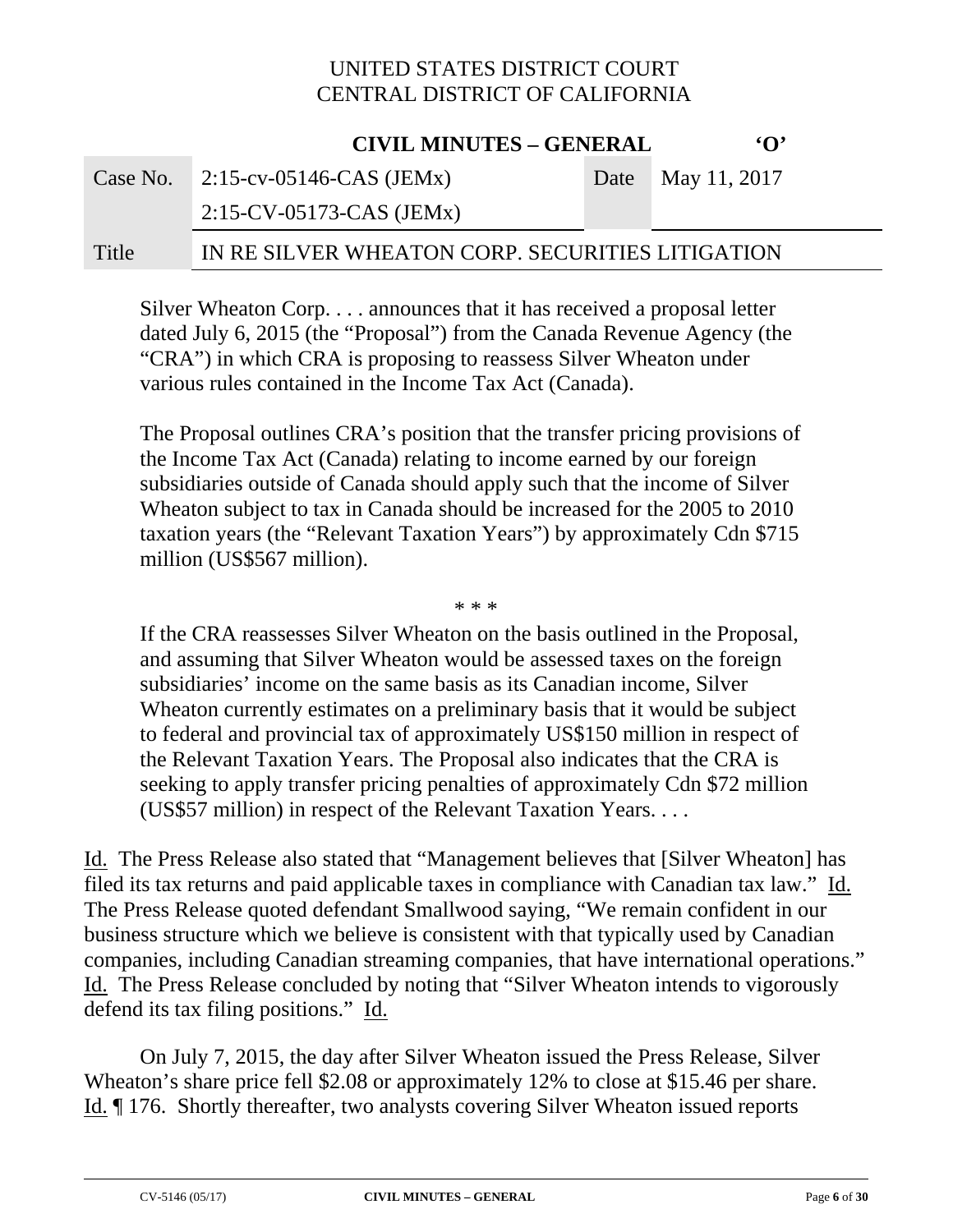|          | <b>CIVIL MINUTES - GENERAL</b>                   |  | $\Omega$          |  |
|----------|--------------------------------------------------|--|-------------------|--|
| Case No. | 2:15-cv-05146-CAS (JEMx)                         |  | Date May 11, 2017 |  |
|          | $2:15$ -CV-05173-CAS (JEMx)                      |  |                   |  |
| Title    | IN RE SILVER WHEATON CORP. SECURITIES LITIGATION |  |                   |  |

estimating that the CRA tax audit could reduce Silver Wheaton's value by 40% and 30% respectively. Id. ¶¶ 177, 178.

#### **E. Defendants' Allegedly False or Misleading Statements**

During the Class Period, defendants submitted a number of annual and quarterly reports to the SEC detailing Silver Wheaton's financial position. Defendants appended consolidated financial statements for Silver Wheaton and its subsidiaries to Silver Wheaton's annual and quarterly reports, and these financial statements included balance sheets for fiscal years 2009 through 2014. See, e.g., id. ¶¶ 139, 150, 157. Defendants represented that Silver Wheaton's consolidated financial statements were prepared in accordance with either Generally Accepted Accounting Principles ("GAAP") or International Financial Reporting Standards ("IFRS"). See, e.g., id. ¶¶ 138, 148, 156.

Plaintiffs contend that each of the balance sheets included in defendants' annual and quarterly reports was false and misleading because they failed to disclose a tax liability of USD\$207 million (USD\$150 million for unpaid income tax plus USD\$57 million in mandatory penalties) for violating Canada's transfer pricing rules. See, e.g., id. ¶¶ 140, 146, 151. According to plaintiffs, under applicable provisions of GAAP and IFRS, defendants were required to recognize and record any tax liability that Silver Wheaton was "more likely than not" to incur. Id.  $\P$  141, 152. In this case, plaintiffs contend that it was more likely than not that the CRA would reject Silver Wheaton's interpretation of transfer pricing rules and thus require Silver Wheaton to pay unpaid income tax plus appropriate penalties. Id. Accordingly, in plaintiffs' view, it was a violation of GAAP and IFRS for defendants not to recognize and record a tax liability of USD\$207 million on Silver Wheaton's balance sheets. Id. Alternatively, even if Silver Wheaton was not more likely than not to incur a tax liability of USD\$207 million, plaintiffs contend that, pursuant to other provisions of GAAP and IFRS, defendants were still required to disclose a "contingent" tax liability of USD\$207 million. Id. ¶ 153. By failing to either record or disclose an actual or contingent tax liability of USD\$207 million, plaintiffs contend that the balance sheets incorporated into defendants annual and quarterly reports to the SEC contained false and misleading financial information regarding Silver Wheaton. See, e.g., id. ¶¶ 140, 146, 151.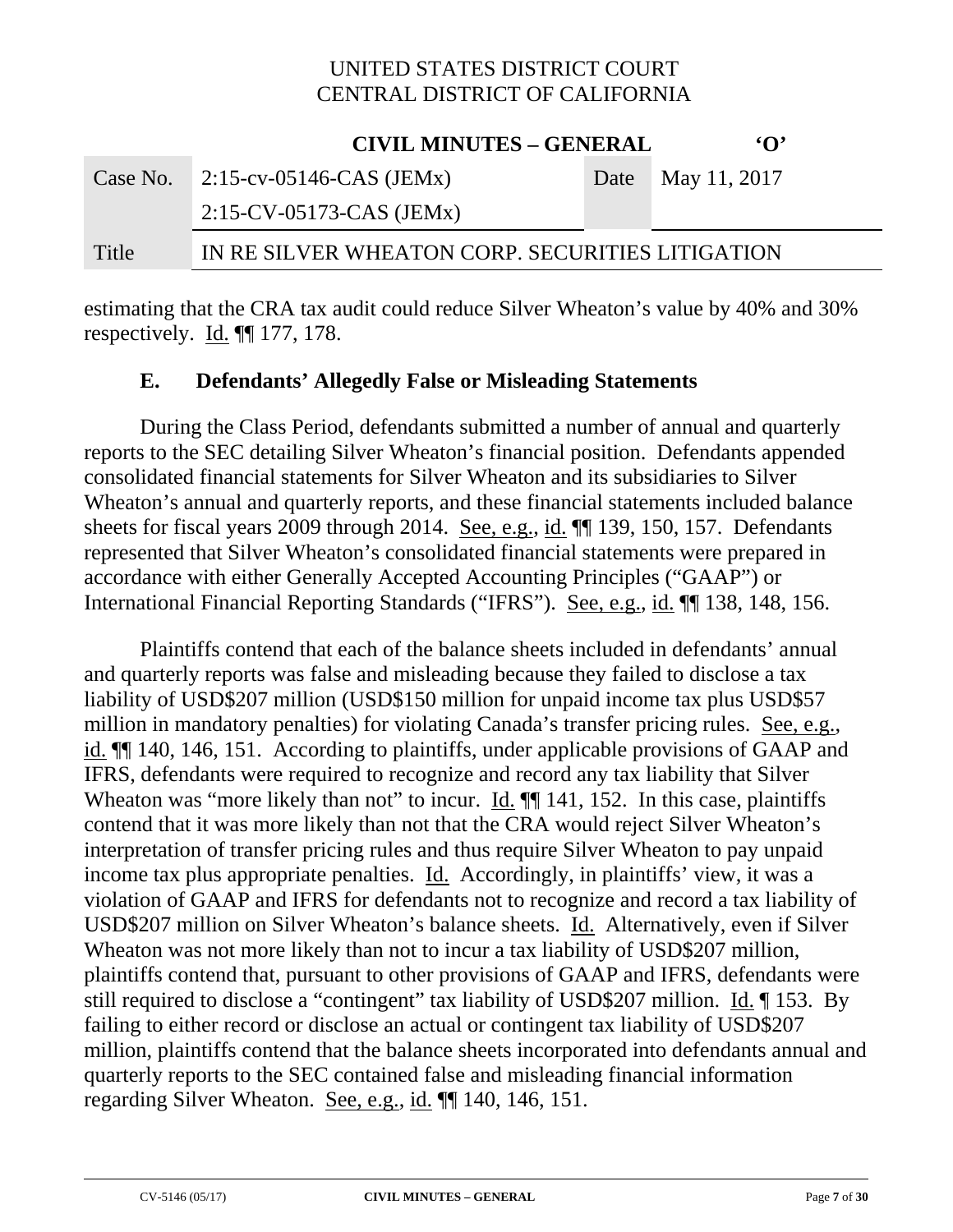|       | <b>CIVIL MINUTES - GENERAL</b>                   | $\Omega$          |
|-------|--------------------------------------------------|-------------------|
|       | Case No. $2:15$ -cv-05146-CAS (JEMx)             | Date May 11, 2017 |
|       | $2:15$ -CV-05173-CAS (JEMx)                      |                   |
| Title | IN RE SILVER WHEATON CORP. SECURITIES LITIGATION |                   |

Plaintiffs contend that the price of Silver Wheaton's securities was artificially inflated by defendants purportedly wrongful conduct. Id. ¶ 239. Accordingly, plaintiffs, all of whom purchased Silver Wheaton securities, allegedly suffered damages when it was disclosed that defendants had been disseminating inaccurate financial statements to the investing public. Id.  $\parallel$  242.

#### **F. Plaintiffs and the Proposed Class**

Lead Plaintiff Joe Elek and Named Plaintiffs Thomas Bartsch, Larry Brandow, Diana Choi, Ben Potaracke, Jedrzej Borowczyk, and Charles Remmel<sup>2</sup> seek to be appointed class representatives for the following class (the "Class"):

All persons and entities who purchased the publically traded securities of Silver Wheaton Corp. ("SW") (i) on a United States exchange, or (ii) in a transaction in the United States, during the period from March 30, 2011 to July 6, 2015, inclusive, and did not sell such securities prior to July 6, 2015. Excluded from the Class are Defendants, all present and former officers and directors of SW and any subsidiary thereof, members of such excluded persons' families and their legal representatives, heirs, successors or assigns and any entity which such excluded persons controlled or in which they have or had a controlling interest.

Dkt. 91 at 2. Accordingly, for purposes of this order, the Court refers to Elek, Bartsch, Brandow, Choi, Potaracke, Borowcyzk, and Remmel collectively as "plaintiffs" or "class representatives."

# **III. LEGAL STANDARDS**

"Class actions have two primary purposes: (1) to accomplish judicial economy by avoiding multiple suits, and (2) to protect rights of persons who might not be able to present claims on an individual basis." Haley v. Medtronic, Inc., 169 F.R.D. 643, 647

 $\overline{a}$ <sup>2</sup> On February 6, 2017, the parties submitted a joint stipulation that Montgomery and Frohwerk no longer wish to be considered for the role of Class representative. Dkt. 108.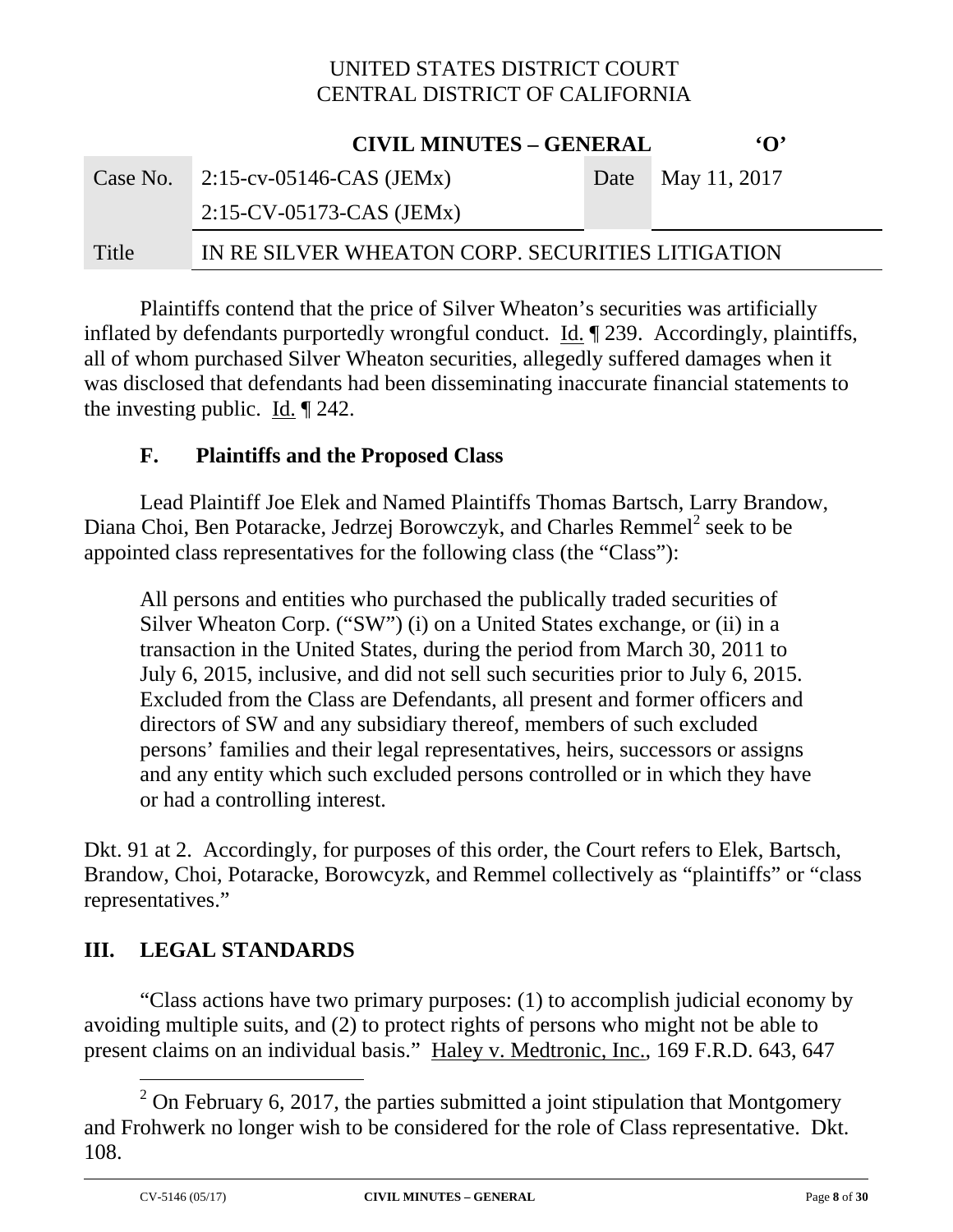#### **CIVIL MINUTES – GENERAL 'O'** Case No. 2:15-cv-05146-CAS (JEMx) 2:15-CV-05173-CAS (JEMx) Date May 11, 2017 Title IN RE SILVER WHEATON CORP. SECURITIES LITIGATION

(C.D. Cal. 1996) (citing Crown, Cork & Seal Co. v. Parking, 462 U.S. 345 (1983)). Federal Rule of Civil Procedure 23 governs class actions. A class action "may be certified if the trial court is satisfied after a rigorous analysis, that the prerequisites of Rule 23(a) have been satisfied." Gen. Tel. Co. of the Southwest v. Falcon, 457 U.S. 147, 161 (1982).

To certify a class action, plaintiffs must set forth facts that provide prima facie support for the four requirements of Rule  $23(a)$ : (1) numerosity, (2) commonality, (3) typicality, and (4) adequacy of representation. Wal-Mart Stores, Inc. v. Dukes, 131 S.Ct. 2541, 2548 (2011); Dunleavy v. Nadler (In re Mego Fir. Corp. Sec. Litig.), 213 F.3d 454, 462 (9th Cir. 2000). These requirements effectively "limit the class claims to those fairly encompassed by the named plaintiff's claims." Falcon, 457 U.S. at 155 (quoting Califano v. Yamasaki, 442, U.S. 682, 701 (1979)).

If the Court finds that the action meets the prerequisites of Rule 23(a), the Court must then consider whether the class is maintainable under Rule 23(b). Dukes, 131 S.Ct. at 2548. Rule 23(b)(3) governs cases where monetary relief is the predominant form of relief sought, as is the case here. A class is maintainable under Rule 23(b)(3) where "questions of law or fact common to the members of the class predominate over any questions affecting only individual members," and where "a class action is superior to other available methods for fair and efficient adjudication of the controversy." Fed. R. Civ. P. 23(b)(3). "The Rule 23(b)(3) predominance inquiry tests whether the proposed classes are sufficiently cohesive to warrant adjudication by representation." Hanlon v. Chrysler Corp., 150 F.3d 1011, 1022 (9th Cir. 1998) (citing Amchem Products, Inc. v. Windsor, 521 U.S. 591 (1997)). The predominance inquiry measures the relative weight of the common to individualized claims. Id.

"Implicit in the satisfaction of the predominance test is the notion that the adjudication of common issues will help achieve judicial economy." Zinser v. Accufix Research Inst., Inc., 253 F.3d 1180, 1189 (9th Cir. 2001) (citing Valentino v. Carter-Wallace, Inc., 97 F.3d 1227, 1234 (9th Cir. 1996)). In determining superiority, the court must consider the four factors of Rule 23(b)(3): (1) the interests members in the class have in individually controlling the prosecution or defense of the separate actions, (2) the extent and nature of any litigations concerning the controversy already commenced by or against members of the class, (3) the desirability or undesirability of concentrating the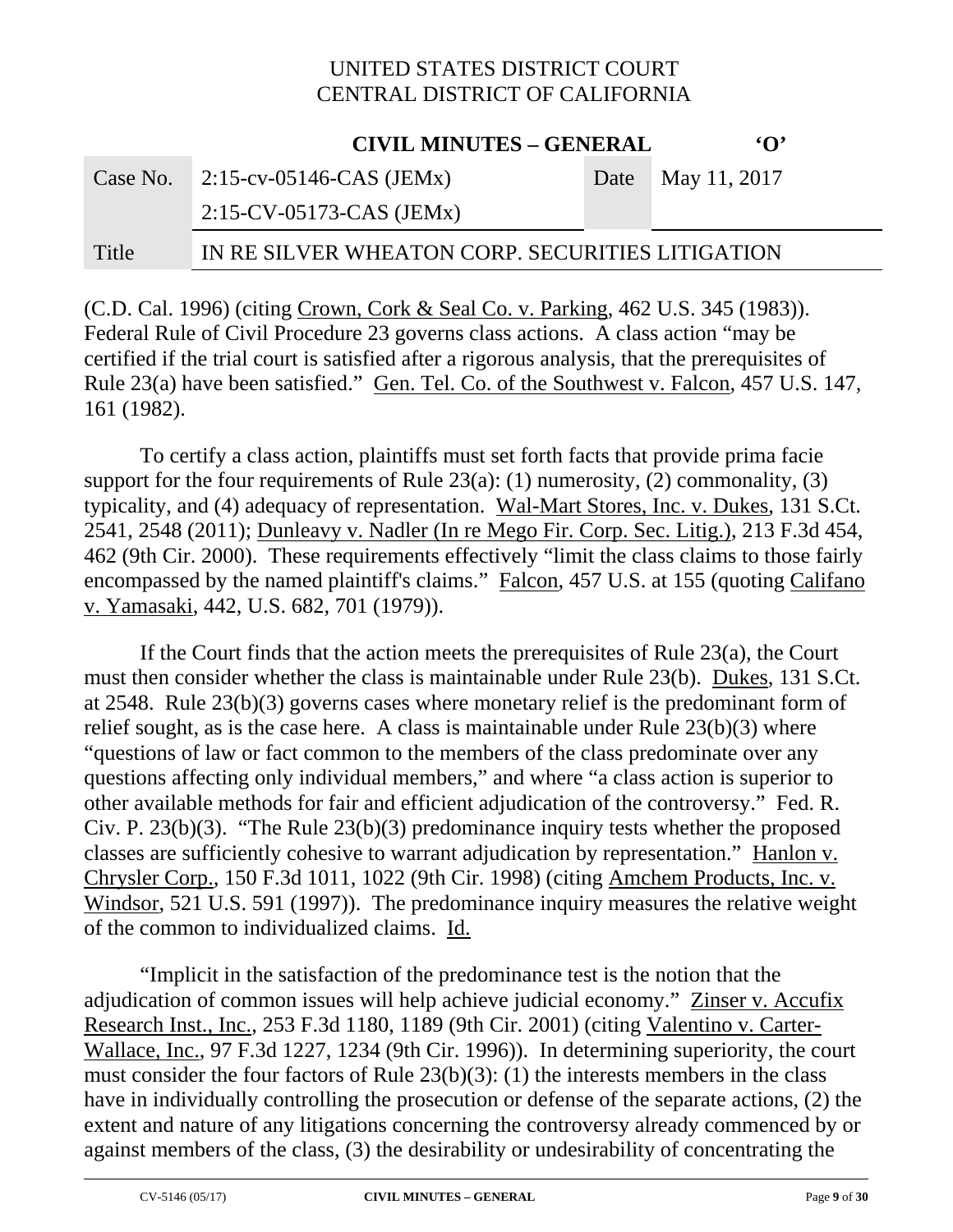|          | <b>CIVIL MINUTES - GENERAL</b>                   | $\Omega$          |
|----------|--------------------------------------------------|-------------------|
| Case No. | 2:15-cv-05146-CAS (JEMx)                         | Date May 11, 2017 |
|          | $2:15$ -CV-05173-CAS (JEMx)                      |                   |
| Title    | IN RE SILVER WHEATON CORP. SECURITIES LITIGATION |                   |

litigation of the claims in the particular forum, and (4) the difficulties likely encountered in the management of a class action. Id. at 1190–1993. "If the main issues in a case require the separate adjudication of each class member's individual claim or defense, a Rule 23(b)(3) action would be inappropriate." Id. (citing 7A Charles Alan Wright, Arthur R. Miller & Mary Kay Kane, Federal Practice and Procedure § 1778 at 535–39 (2d. 1986)).

More than a pleading standard, Rule 23 requires the party seeking class certification to "affirmatively demonstrate . . . compliance with the rule—that is he must be prepared to prove that there are in fact sufficiently numerous parties, common questions of law or fact, etc." Dukes, 131 S.Ct. at 2551. This requires a district court to conduct "rigorous analysis" that frequently "will entail some overlap with the merits of the plaintiff's underlying claim." Id.

#### **IV. DISCUSSION**

# **A. Rule 23(a) Requirements**

# **1. Numerosity**

Rule  $23(a)(1)$  requires the class to be so numerous that joinder of individual class members is impracticable. <u>See</u> Fed. R. Civ. P. 23(a)(1). "As a general rule . . . classes of 40 or more are numerous enough." Ikonen v. Hartz Mountain Corp., 122 F.R.D. 258, 262 (S.D. Cal. 1988). "Where 'the exact size of the class is unknown, but general knowledge and common sense indicate that it is large, the numerosity requirement is satisfied.'" In re Abbott Labs. Norvir Anti-Trust Litig., No. C 04-1511 CW, 2007 WL 1689899, at \*6 (N.D. Cal. June 11, 2007) (quoting 1 Alba Cone & Herbert B. Newberg, Newberg on Class Actions § 3.3 (4th ed. 2002)).

Where several million shares of stock were purchased during the class period, courts regularly find that class members are sufficiently numerous to render joinder impracticable. See In re Unioil Sec. Litig., 107 F.R.D. 615, 618 (C.D. Cal. 1985); In re Cooper Companies Inc. Sec. Litig., 254 F.R.D. 628, 634 (C.D. Cal. 2009). On average, 5.5 million shares of Silver Wheaton stock are exchanged on a daily basis. Feinstein Report ¶ 46.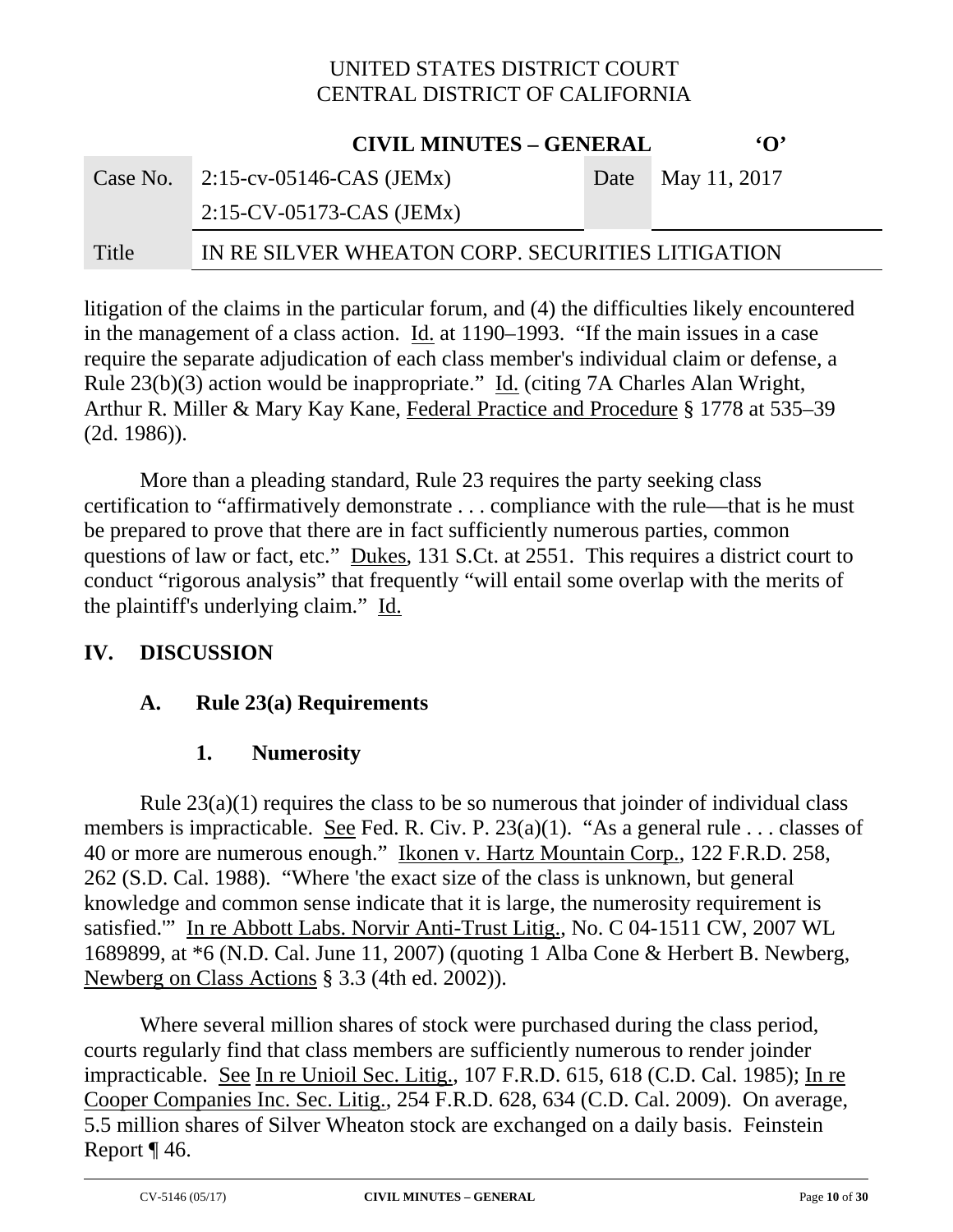|          | <b>CIVIL MINUTES – GENERAL</b>                   | $\Omega$          |
|----------|--------------------------------------------------|-------------------|
| Case No. | $2:15$ -cv-05146-CAS (JEMx)                      | Date May 11, 2017 |
|          | $2:15$ -CV-05173-CAS (JEMx)                      |                   |
| Title    | IN RE SILVER WHEATON CORP. SECURITIES LITIGATION |                   |

Defendants do not dispute that the Class satisfies the requirement of numerosity. Horne Decl. Ex 11. Accordingly, the Court finds that the Class is sufficiently numerous to satisfy the requirements of Rule 23, sub-section (a)(1).

#### **2. Commonality**

Under Rule 23(a)(2), plaintiffs must demonstrate that "there are questions of law or fact in common to the class." Fed. R. Civ. P. 23(a)(2). "Commonality requires the plaintiff to demonstrate that the class members have suffered the same injury . . . [and t]heir claims must depend upon a common contention . . . of such nature that it is capable of classwide resolution — which means that determination of its truth or falsity will resolve an issue that is central to the validity of each one of the claims in one stroke." Dukes, 131 S.Ct. at 2551 (internal quotation marks and citations omitted). "What matters to class certification ... is not the raising of common 'questions' — even in droves — but, rather the capacity of a classwide proceeding to generate common answers apt to drive the resolution of the litigation." Id.

Plaintiffs allege a course of conduct that misled investors over a period of several years.

The overwhelming weight of authority holds that repeated misrepresentations of the sort alleged here satisfy the 'common question' requirement. Confronted with a class of purchasers allegedly defrauded over a period of time by similar misrepresentations, courts have taken the common sense approach that the class is united by a common interest in determining whether a defendant's course of conduct is in its broad outlines actionable

Blackie v. Barrack, 524 F.2d 891, 902 (9th Cir. 1975). "[A]uthority in this circuit indicates that a continuing scheme to inflate the price of the stock by misrepresentations and manipulative purchases is a common question of law and fact to all those who purchased during the period when the relevant information was being distributed." Unioil, 107 F.R.D. at 619.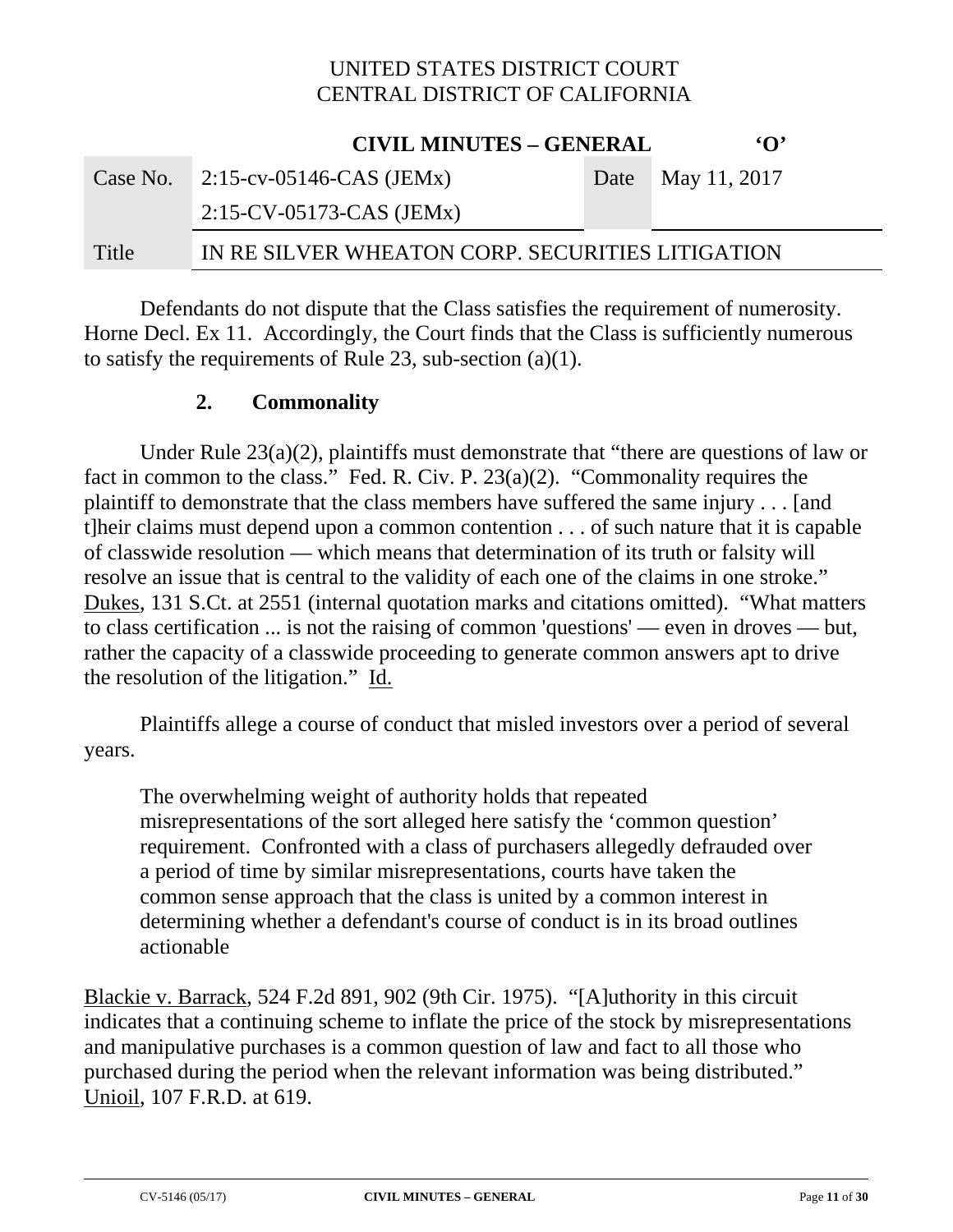|       | <b>CIVIL MINUTES - GENERAL</b>                   | $\Omega$          |
|-------|--------------------------------------------------|-------------------|
|       | Case No. $2:15$ -cv-05146-CAS (JEMx)             | Date May 11, 2017 |
|       | $2:15$ -CV-05173-CAS (JEMx)                      |                   |
| Title | IN RE SILVER WHEATON CORP. SECURITIES LITIGATION |                   |

 Defendants do not oppose a finding of commonality. Horne Decl. Ex. 11. Applying the common sense approach of Blackie, the Court finds that this action presents questions of law and fact common to the proposed Class. The Class's claims depend upon a common contention – that Silver Wheaton was required to disclose a risk that its taxes would be reassessed by the CRA in light of its allegedly untenable transfer pricing position in relation to SW Cayman and that, by failing to disclose the risk, Silver Wheaton materially inflated the price of its stock.

#### **3. Typicality**

Rule 23(a)(3) requires that the "claims or defenses of the representative parties [be] typical of the claims or defenses of the class." "The purpose of the typicality requirement is to assure that the interest of the named representative aligns with the interests of the class." Wolin v. Jaguar Land Rover North Am., LLC, 617 F.3d 1168, 1175 (9th Cir. 2010). "The test of typicality 'is whether other members have the same or similar injury, whether the action is based on conduct which is not unique to the named plaintiffs, and whether other class members have been injured by the same course of conduct." Ellis v. Costco Wholesale Corp, 657 F.3d 970, 984 (9th Cir. 2011) (quoting Hanon v. Dataproducts Corp., 976 F.2d 497, 508 (9th Cir. 1992)). Thus, typicality is satisfied if the plaintiff's claims are "reasonably co-extensive with those of absent class members; they need not be substantially identical." Hanlon, 150 F.3d at 1020.

Defendants do not argue that the Class's proposed representatives are atypical of the Class. It is undisputed that, like all members of the proposed Class, plaintiffs purchased Silver Wheaton common stock during the Class Period and were allegedly damaged by the same misstatements and omissions by Silver Wheaton. Accordingly, the Court finds that plaintiffs' claims are typical of the Class.

#### **4. Adequacy**

Under Rule 23(a)(4), a named plaintiff must "fairly and adequately protect the interests of the class." To establish adequacy of representation, the issue is whether "the named plaintiffs and their counsel have any conflicts of interest with other class members" and whether "the named plaintiffs and their counsel will prosecute the action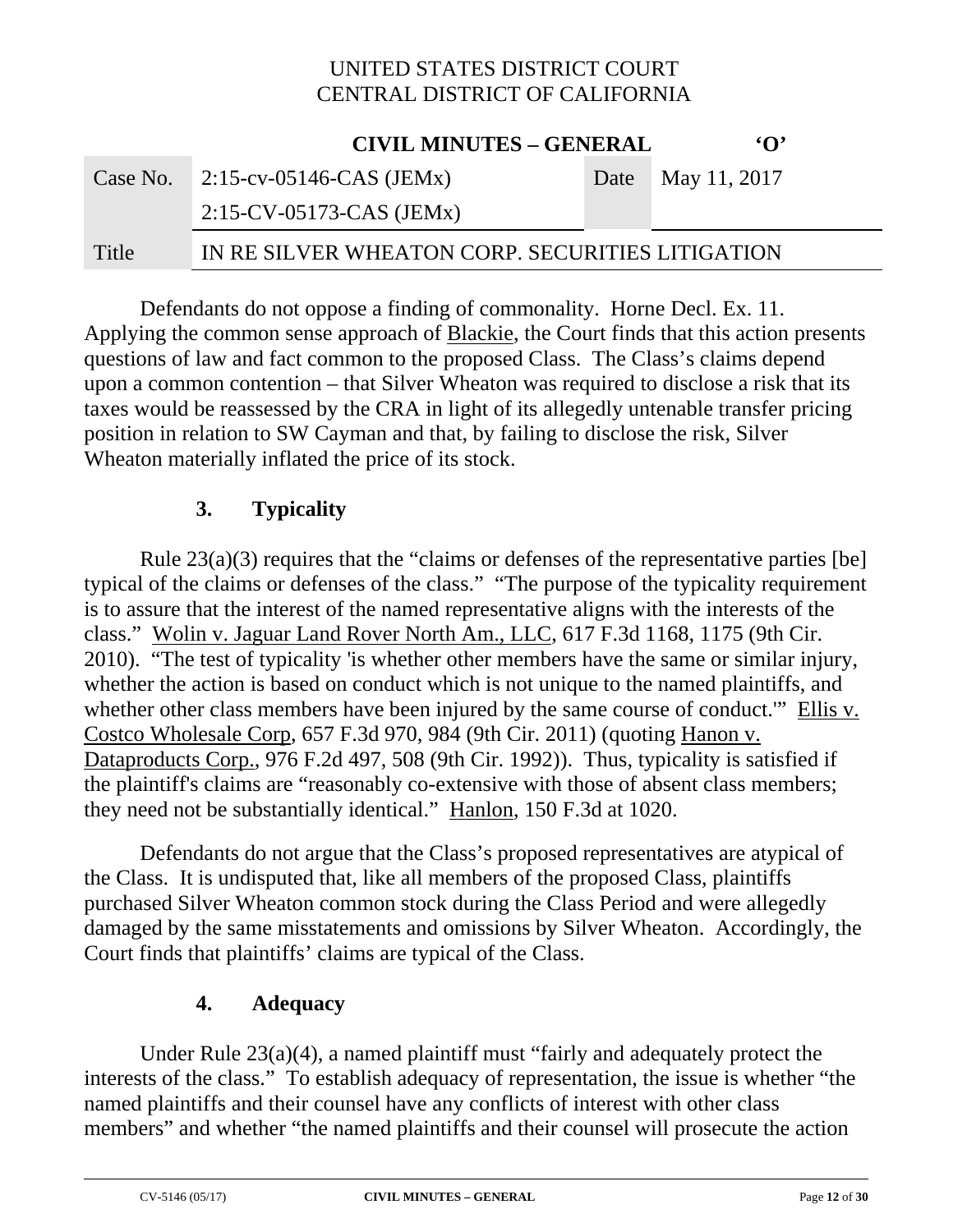**CIVIL MINUTES – GENERAL 'O'**

|          | CIVIL MINUTES – GENERAL                          | $\cdot$ $\cdot$   |
|----------|--------------------------------------------------|-------------------|
| Case No. | $2:15$ -cv-05146-CAS (JEMx)                      | Date May 11, 2017 |
|          | $2:15$ -CV-05173-CAS (JEMx)                      |                   |
| Title    | IN RE SILVER WHEATON CORP. SECURITIES LITIGATION |                   |

vigorously on behalf of the class." Hanlon, 150 F.3d at 1020. Here, there is no dispute regarding whether the interests of plaintiffs and the Class are aligned. Nor is there a dispute that the Rosen Law Firm can adequately serve as Class counsel.

#### **i. Plaintiffs' Knowledge and Involvement in the Case**

Each plaintiff has submitted a declaration in which they explain, using the same language, that they:

- "have read the initial complaint and reviewed and authorized the filing of the Consolidated Amended Class Action Complaint[;]"
- understand the core allegations of the CAC;
- are aware that this case is alleged as a class action;
- "understand that a class representative is someone who acts on behalf of other class members in directing the litigation[;]"
- "[are] willing to serve as a class representative . . . [and] have a responsibility to the absent class members to oversee the litigation and ensure that counsel for plaintiffs prosecute the case vigorously and in the interest of all class members equally[;]"
- have and will continue to communicate with their counsel in this matter to oversee the litigation; and
- are willing to diligently perform their duties as class representatives.

See Horne Decl. Ex. 3-5;7-10. Plaintiffs have also submitted a resume for the firm that is representing plaintiffs in this matter. Horne Decl. Ex. 2.

According to defendants, the plaintiffs' declarations are "obviously lawyer-created documents" that are "entitled to little or no evidentiary weight." Opp'n at 4. Defendants argue that plaintiffs must produce credible evidence that they, not the lawyers, are directing the litigation. Opp'n at 3 (citing In re Kosmos Energy Ltd. Sec. Litig., 299 F.R.D. 133, 145 (N.D. Tex. 2014)). Defendants primarily rely upon a line of cases in the Fifth Circuit, which have held that the PSLRA raised the adequacy threshold in securities fraud cases. See Berger v. Compaq Computer Corp., 257 F.3d 475, 483 (5th Cir. 2001) (PSLRA raises the adequacy standard and requires that securities class actions be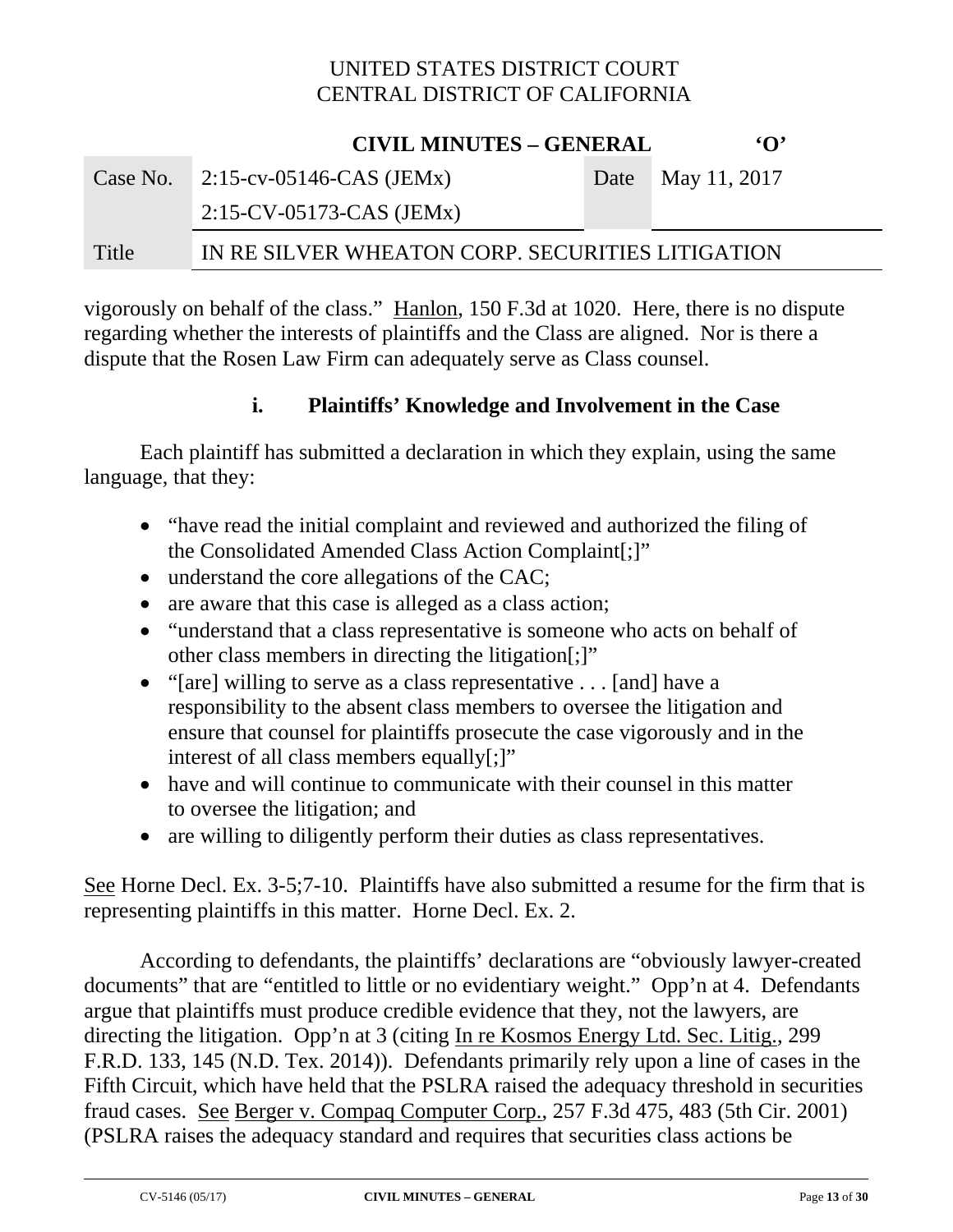**CIVIL MINUTES – GENERAL 'O'**

|       | CIVIL MINUTES – GENERAL                          | $\cdot$ $\cdot$   |
|-------|--------------------------------------------------|-------------------|
|       | Case No. $2:15$ -cv-05146-CAS (JEMx)             | Date May 11, 2017 |
|       | $2:15$ -CV-05173-CAS (JEMx)                      |                   |
| Title | IN RE SILVER WHEATON CORP. SECURITIES LITIGATION |                   |

"managed by active, able class representatives who are informed and can demonstrate they are directing the litigation"); Kosmos, 299 F.R.D. 133 (relying substantially upon Berger). Defendants also aver that no plaintiff could explain during their deposition what transfer pricing is. Opp'n at 9 (citing transcripts of each plaintiff's deposition, except Remmel's).

As an initial matter, the Ninth Circuit has expressly rejected the holding of Berger. See In re Cavanaugh, 306 F.3d 726, 738–39 (9th Cir. 2002) ("Although Congress made several important changes in the Reform Act, it pointedly did not change the requirements of Rule 23"). While it is true that plaintiffs must offer "affirmative evidence" demonstrating that they satisfy the requirements of Rule 23(a), Stockwell v. City & Cty. of San Francisco, 749 F.3d 1107, 1111 (9th Cir. 2014), the evidentiary burden upon plaintiffs "is low; a class representative will be deemed inadequate only if 'startlingly unfamiliar' with the case," Hodges v. Akeena Solar, Inc., 274 F.R.D. 259, 267 (N.D. Cal. 2011).

Although the plaintiffs' declarations use the same language, that does not disqualify them or render the declarations meaningless. See Mauss v. NuVasive, Inc., No. 13CV2005 JM (JLB), 2017 WL 1080654, at \*3 (S.D. Cal. Mar. 22, 2017) ("identical declarations . . . prepared by counsel, establish their competency to serve as class representatives"). Each plaintiff appears to have reviewed their declaration and signed it under penalty of perjury. Whereas a self-serving declaration may sometimes be insufficient to withstand summary judgment, defendants cite no authority for their contention that a plaintiff can only become a class representative by drafting a declaration in their own words or by including personal details. The plaintiffs' declarations more than satisfy the requirement that plaintiffs present some affirmative evidence that they are familiar with this case, the claims within it, and the role of a class representative.

Nor does plaintiffs' apparent inability to define or explain transfer pricing during their depositions render them inadequate as Class representatives. Each plaintiff whose knowledge of the case is now challenged by defendants has demonstrated an adequate understanding of the Class claims to assert them vigorously in this case.<sup>3</sup> "Rule  $23$ 

<sup>3</sup> Plaintiffs note the following portions of each plaintiff's deposition. Potaracke explained during his deposition: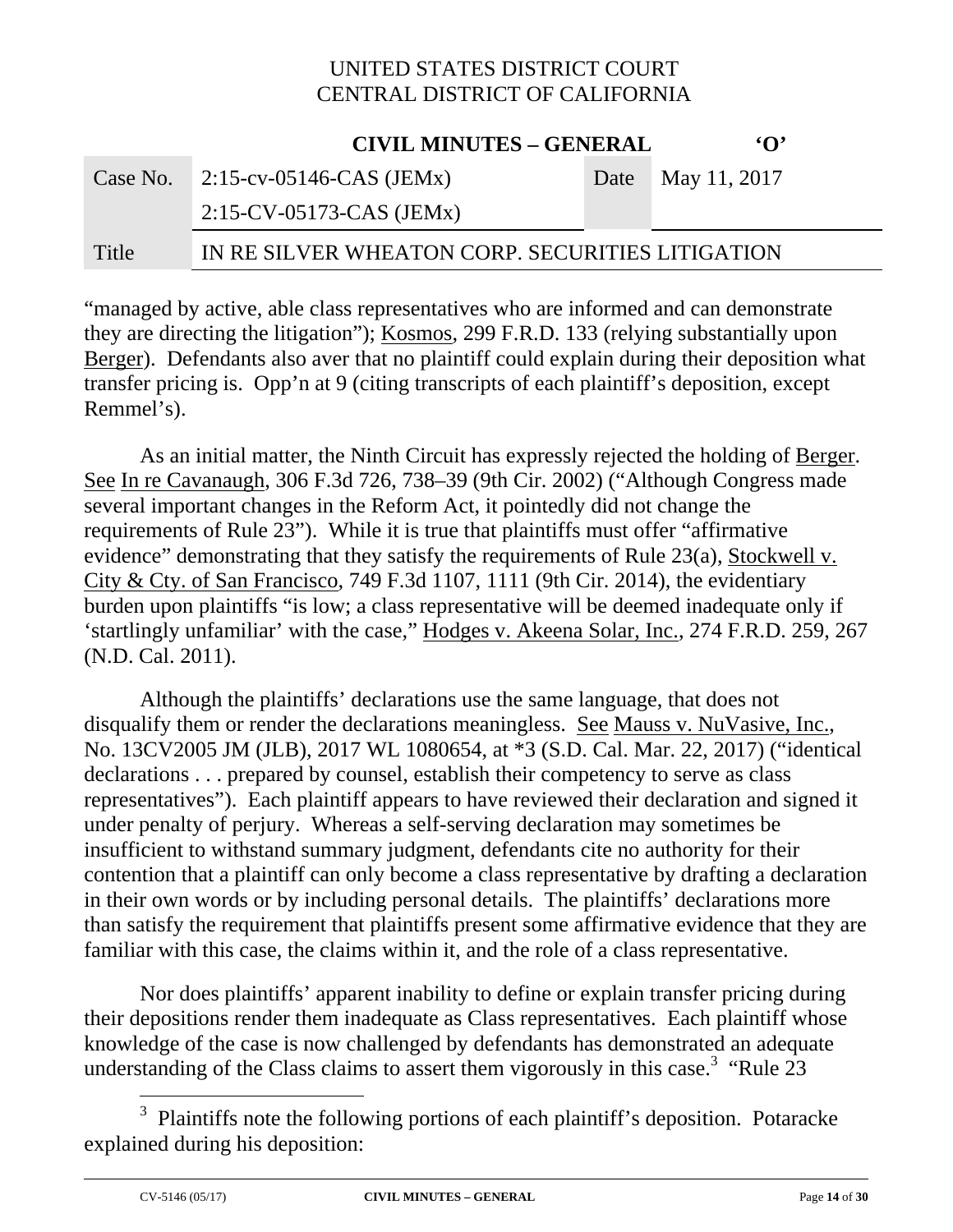|          | <b>CIVIL MINUTES - GENERAL</b>                   | $\mathbf{G}$      |
|----------|--------------------------------------------------|-------------------|
| Case No. | 2:15-cv-05146-CAS (JEMx)                         | Date May 11, 2017 |
|          | $2:15$ -CV-05173-CAS (JEMx)                      |                   |
| Title    | IN RE SILVER WHEATON CORP. SECURITIES LITIGATION |                   |

 $\overline{a}$ The claim that I'm bringing is that Silver Wheaton had a shell company that was being used as a tax dodge, Silver Wheaton Cayman, where they were funneling the money in and out. They were visited by the Canadian IRS and -- which was fine, but they failed to disclose that information that there was a probability or possibility that they would be reassessed.

Horne Reply Decl. Ex. 6, 23:12-21. Borowczyk explained, "I think the claim is simply against Silver Wheaton Corporation because they didn't reveal the full information about taxes in some period of time." Id. Ex. 8, 25:21-24. During Brandow's deposition the following exchange took place:

[Q] So can you explain to me again what information that you would have liked to have known about Silver Wheaton that you believe that the company didn't provide to you?

. . .

[A]: Okay. Had I known that there was a looming tax bill of hundreds of millions of dollars, I would not have bought the company – I would not have bought stock.

. . .

Q. What do you mean by looming?

A. It was pending, in my opinion. They knew that they were going to be assessed for monies made out of Canada, and that they were going to be made to pay income tax on it.

Q. Okay. I just want to dig in a little bit on this, what do you mean by pending? Is it your belief that the company had already been issued a notice of reassessment by the beginning of the class period?

A. It is my belief that Randy Smallwood, Barnes, and Brown knew that they were going to have to pay this . . . tax bill.

Id. Ex. 9, 20:8-16. Elek explained:

I think they should have disclosed it, they should have disclosed that they have this -- perhaps that they have this tax liability because they were just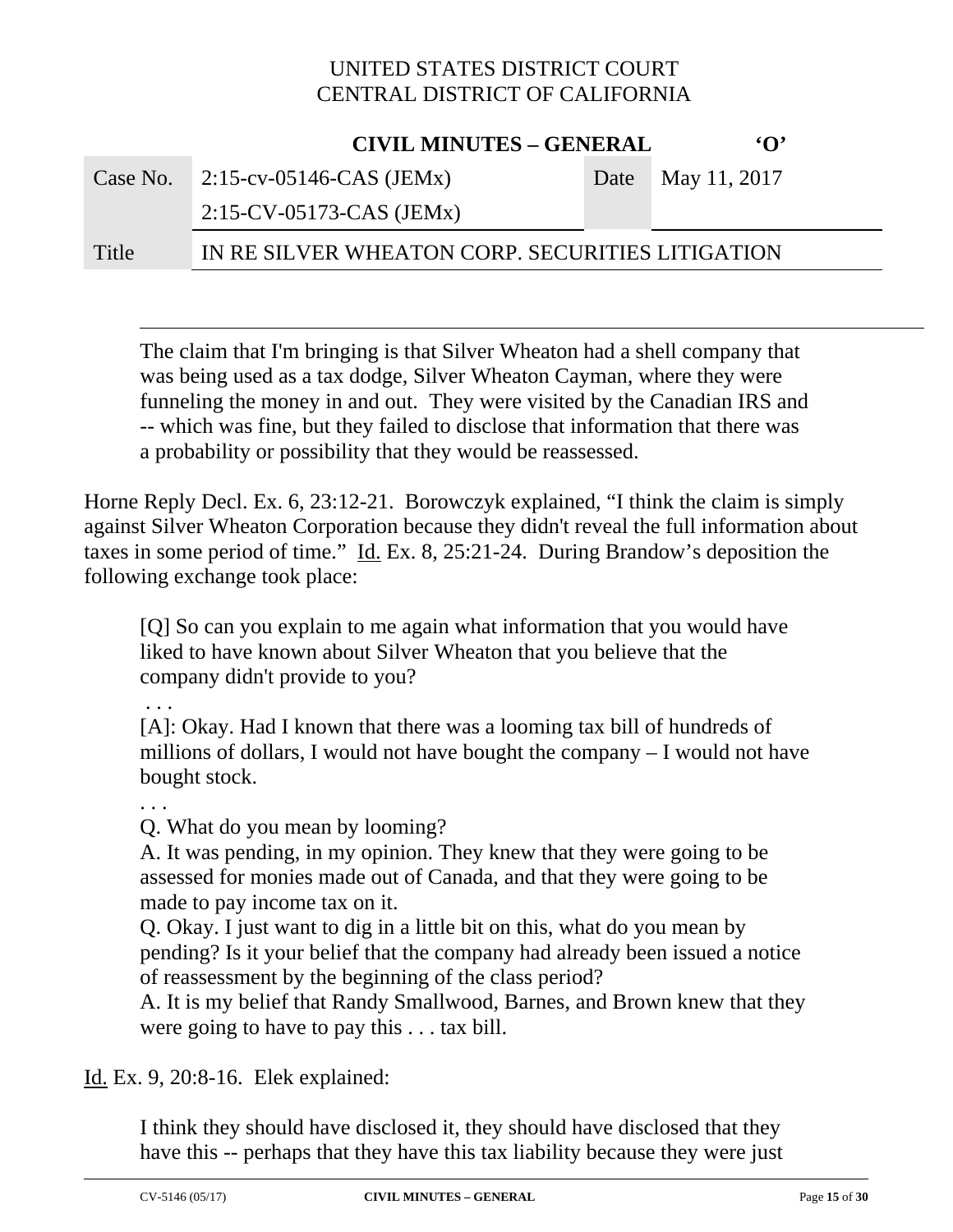**CIVIL MINUTES – GENERAL 'O'**

|          | CIVIL MINUTES – GENERAL                          | .                 |
|----------|--------------------------------------------------|-------------------|
| Case No. | $2:15$ -cv-05146-CAS (JEMx)                      | Date May 11, 2017 |
|          | $2:15$ -CV-05173-CAS (JEMx)                      |                   |
| Title    | IN RE SILVER WHEATON CORP. SECURITIES LITIGATION |                   |

should not be used to defeat the ends of justice by facilitating the dismissal of class action complaints involving unsophisticated named plaintiffs." Buus v. WAMU Pension Plan, 251 F.R.D. 578, 587 (W.D.Wash.2008); Rankin v. Rots, 220 F.R.D. 511, 521 (E.D.Mich.2004). A representative plaintiff's lack of detailed, comprehensive knowledge about the legal technicalities of the claims asserted in class litigation therefore provides no basis on which to deny a motion for class certification. Gunnells v. Healthplan Services, Inc., 348 F.3d 417, 430 (4th Cir.2003) ("It is hornbook law . . . that in a complex lawsuit, such as one in which the defendant's liability can be established only after a great deal of investigation and discovery by counsel against a background of legal knowledge, the representative need not have extensive knowledge of the facts of the case in order to be an adequate representative."); Baffa v. Donaldson, Lufkin & Jenrette Securities Corp., 222 F.3d 52, 61 (2d. Cir.2000). Without involvement in the case and a basic knowledge of the facts, a class representative is unable to make informed decisions about the litigation or guard against potential conflicts of interest involving class counsel. Maywalt v. Parker & Parsley Petroleum Co., 67 F.3d 1072, 1077–78 (2d Cir.1995). However, rudimentary knowledge of the claims asserted suffices to satisfy adequacy. See Rankin, 220 F.R.D. at 521. Plaintiffs have demonstrated sufficient knowledge of defendants' alleged securities fraud to represent the class, regardless of whether they can independently explain the niceties of Canadian transfer pricing tax regulations.

skating around paying no tax. I mean that's like heaven . . . I think they should have disclosed they may have some tax liability. Perhaps I wouldn't have bought my stock.

 Id. Ex. 10, 32:1-12. Bartsch stated, "Silver Wheaton and the executives concealed contingent tax liability . . . They never detailed the – they never communicated the details of the potential tax liability." Id. Ex. 11, 12:25-13:7. Lastly, when asked "How is the company's tax position inconsistent with Canadian transfer pricing law?" Choi responded, "My understanding of how it's inconsistent is that Silver Wheaton claimed that all of the income between, what, 2005 and 2010 I believe? -- was generated in the Cayman Islands and therefore wasn't liable to Canadian tax while the CRA disagrees." Id. Ex. 12, 21:24-22:5. The Court finds this testimony sufficient to demonstrate plaintiffs' basic knowledge of the claims in this case.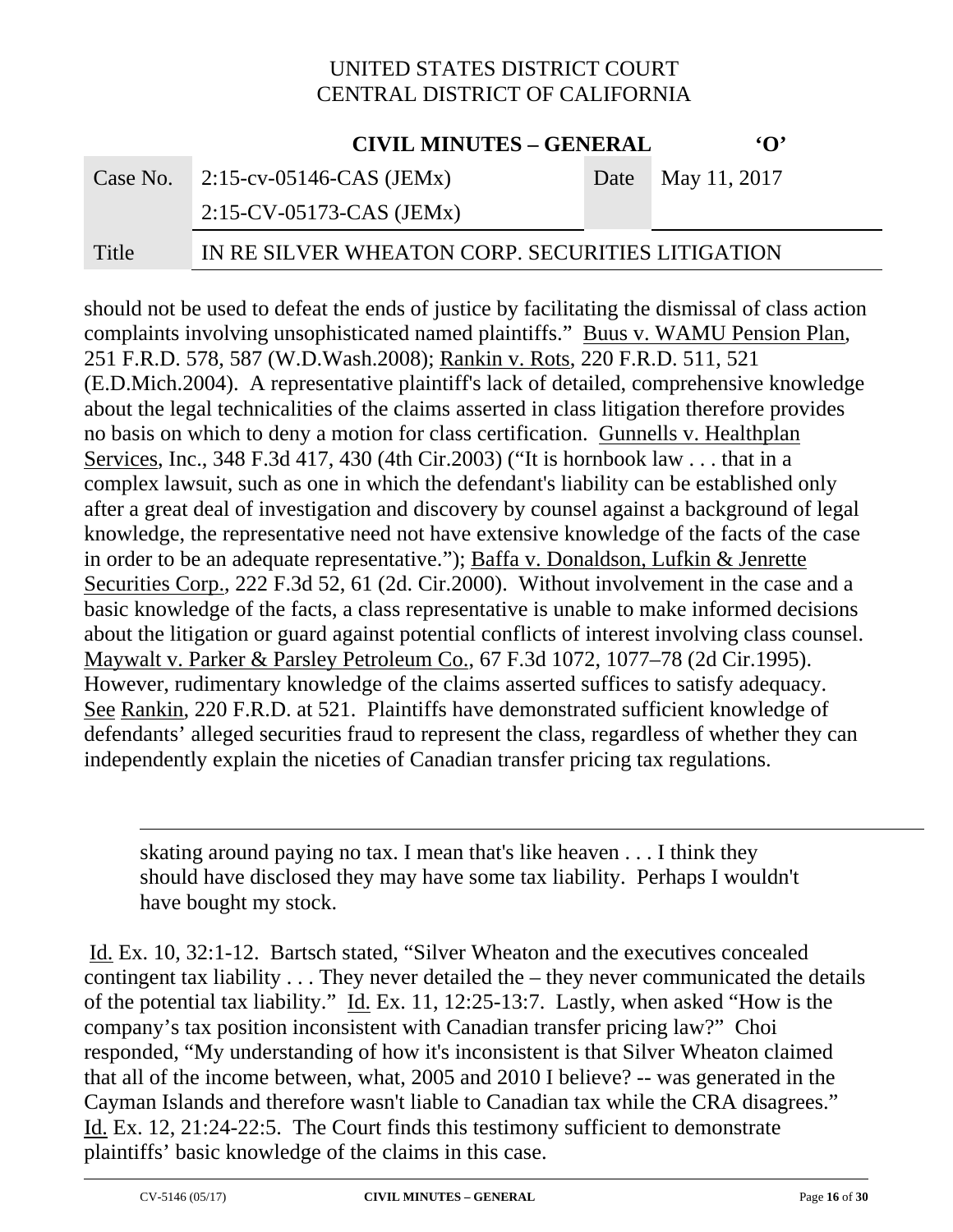|       | <b>CIVIL MINUTES - GENERAL</b>                   | $\Omega$          |
|-------|--------------------------------------------------|-------------------|
|       | Case No. $\sqrt{2.15-cv-0.5146-CAS}$ (JEMx)      | Date May 11, 2017 |
|       | $2:15$ -CV-05173-CAS (JEMx)                      |                   |
| Title | IN RE SILVER WHEATON CORP. SECURITIES LITIGATION |                   |

#### **ii. Plaintiffs' PSLRA Certifications**

Defendants also argue that four plaintiffs have submitted false certifications regarding their Silver Wheaton transactions during the Class Period. The PSLRA requires every plaintiff seeking to serve as a class representative to provide a sworn, personally signed certification setting forth "all of the transactions of the plaintiff in the security that is the subject of the complaint during the class period[.]" 15 U.S.C. § 77z- $1(a)(2)(A)(iv)$ .

The parties appear to agree that Remmel<sup>4</sup>, Borowczyk<sup>5</sup>, Potaracke<sup>6</sup>, and Brandow<sup>7</sup> each provided a sworn certification that contained errors – omitting many of these

<sup>5</sup> Borowczyk's original certification included two trades in Silver Wheaton stock, but he has since executed a certification acknowledging 120 trades. Horne Reply Decl. Ex. 14. Borowczyk explains in his declaration that he engaged in a series of transactions in 2012 and 2013 which resulted in the sale of all of his, then existing, stock in Silver Wheaton by the end of 2013. Id.  $\sqrt{ }$  5. Borowczyk explains that when he completed his original certification "it was my understanding because the market remained ignorant of Defendants' misleading statements until Silver Wheaton announce the proposed Reassessment . . . I believed that I could not recover for my losses from the 2012-2013 Transactions and therefore these earlier transactions were not relevant to the class action or the complaint." Id. ¶ 7. Borowczyk's original certification only disclosed the two trades (purchases) of Silver Wheaton stock which resulted in ownership of Silver Wheaton stock when the Class Period ended and the alleged disclosure of the CRA's proposed tax reassessment occurred. Id. ¶ 8.

<sup>6</sup> Potaracke certified having two trades in Silver Wheaton stock during the Class Period. One of the two trades was in an account that he holds with his wife in joint

<sup>&</sup>lt;sup>4</sup> Remmel's first certification stated that he had made two trades, but on January 19, 2017, he signed an amended certification acknowledging nine trades. Horne Reply Decl. Ex. 13. Remmel has submitted a declaration explaining that his first certification inadvertently omitted two trades in August 2014, when he sold and bought back 10,000 shares within a week. Id.  $\oint$  6. He also states that he was unaware that he should have included four trades in Silver Wheaton *options* in his original certification. Id. ¶ 7.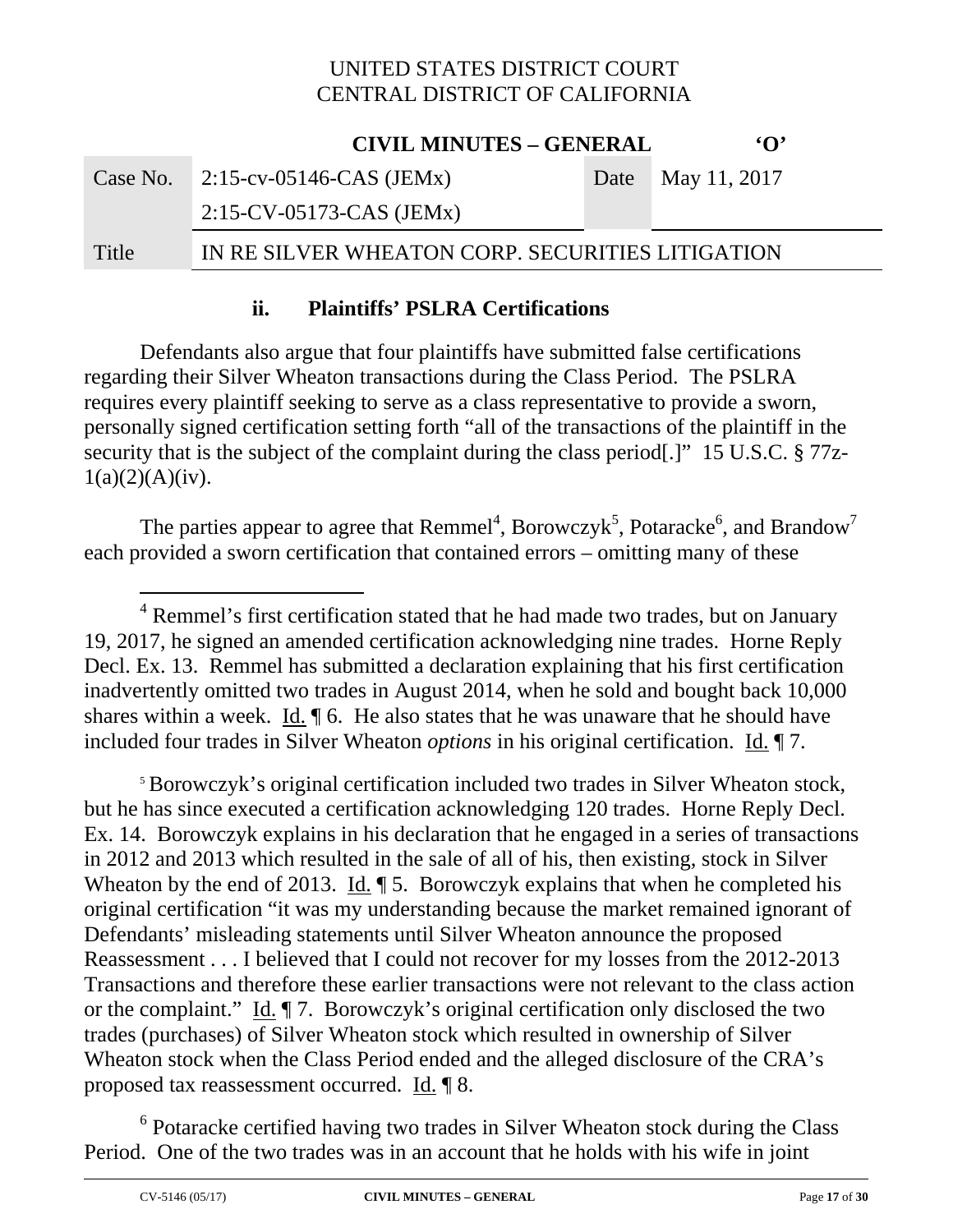**CIVIL MINUTES – GENERAL 'O'**

|       | CIVIL MINUTES – GENERAL                          | $\cdot$ $\cdot$   |
|-------|--------------------------------------------------|-------------------|
|       | Case No. $2:15$ -cv-05146-CAS (JEMx)             | Date May 11, 2017 |
|       | $2:15$ -CV-05173-CAS (JEMx)                      |                   |
| Title | IN RE SILVER WHEATON CORP. SECURITIES LITIGATION |                   |

plaintiffs' pertinent trades in Silver Wheaton securities. Defendants do not dispute that each plaintiff has now corrected the errors in their certifications.

"Multiple district courts have held that minor or inadvertent mistakes made in a sworn certification do not strike at the heart of Rule 23's adequacy requirement." In re Solar City Corp. Sec. Litig., No. 16-CV-04686-LHK, 2017 WL 363274, at \*6 (N.D. Cal. Jan. 25, 2017) (Koh, J.) (quotation marks omitted) (collecting cases). Although the plaintiffs' errors in their trade certifications may demonstrate carelessness, they are not the types of errors that would normally preclude a finding of adequacy to represent the Class. The errors do not demonstrate a conflict with the Class, nor do they make plaintiff's claims atypical of the Class. A plaintiff's lack of credibility or bad faith may render them inadequate to represent a class, but there must be "admissible evidence so severely undermining plaintiff's credibility that a fact finder might reasonably focus on plaintiff's credibility, to the detriment of the absent class members' claims." Dubin v. Miller, 132 F.R.D. 269, 272 (D. Colo. 1990).

With the exception of Brandow's error, which is unexplained, the plaintiffs have offered reasonable explanations for what amount to clerical errors in their prior certifications. Whatever the explanation for Brandow's errors, they appear to have been promptly corrected. Accordingly, these four plaintiffs' errors in their certifications do not

tenancy and one was in his wife's Roth IRA account. Horne Reply Decl. Ex. 15 ¶¶ 5-6. The two trades were agreed upon by his wife and used money they considered jointly owned, but the trade in his wife's IRA account was not his own trade in Silver Wheaton securities. Plaintiffs aver that Potaracke has since obtained an assignment of claims from his wife, which has been produced to defendants such that it was unnecessary for him to amend his certification. Id. The Court assumes for present purposes that the foregoing assignment, which defendants do not dispute, cured any defect in Potaracke's certification.

 $7$  Brandow's original certification stated that he had made eight trades during the Class Period, but on January 20, 2017, Brandow provided an amended certification in which he acknowledged 50 pertinent trades during the class period. See Horne Reply Decl. Ex. 16. Plaintiffs do not explain the apparent error in Brandow's original certification.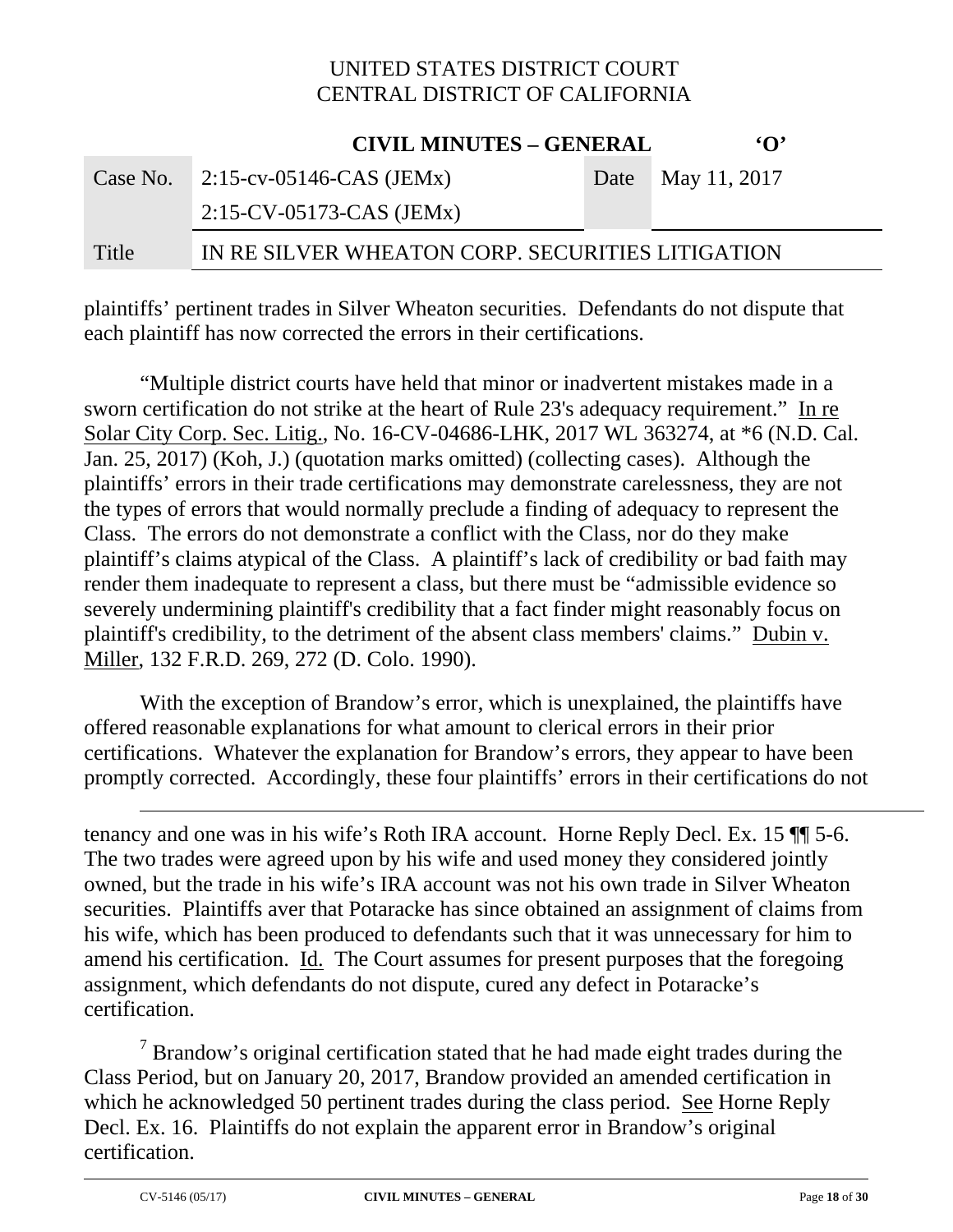|       | <b>CIVIL MINUTES - GENERAL</b>                   | $\Omega$          |
|-------|--------------------------------------------------|-------------------|
|       | Case No. $2:15$ -cv-05146-CAS (JEMx)             | Date May 11, 2017 |
|       | $2:15$ -CV-05173-CAS (JEMx)                      |                   |
| Title | IN RE SILVER WHEATON CORP. SECURITIES LITIGATION |                   |

render them inadequate class representatives. See S. Ferry LP No. 2 v. Killinger, 271 F.R.D. 653, 660 (W.D. Wash. 2011) (errors in PSLRA certification were harmless insofar as they were corrected "as soon as they were brought to his attention"); In re Initial Pub. Offering Sec. Litig.., 227 F.R.D. 65, 98 (S.D.N.Y. 2004) (omission of trades from certification did not render representative inadequate), vacated and remanded on other grounds In re Initial Pub. Offerings Sec. Litig., 471 F.3d 24 (2d Cir. 2006).

#### **iii. Discovery Conduct**

Defendants also argue that plaintiffs have refused to take discovery seriously, militating against a finding that they adequately represent the class. Under certain circumstances, a *failure* to comply with discovery obligations may bear upon a class representative's willingness to live up to his or her fiduciary obligations to the Class. See Kline v. Wolf, 88 F.R.D. 696, 700 (S.D.N.Y. 1981), aff'd, 702 F.2d 400 (2d Cir. 1983) (refusal to answer "critical and relevant questions as to whether she would have purchased . . . shares . . . may be considered" with respect to a representative's adequacy). However, the alleged discovery violation must be "glaring." In re AM Int'l, Inc. Sec. Litig., 108 F.R.D. 190, 197 (S.D.N.Y. 1985).

Defendants have offered no evidence of any material discovery violation – let alone a failure to comply with discovery obligations that undermines any plaintiff's credibility or risks damaging the Class. Instead, defendants argue that plaintiffs are, to varying degrees, insufficiently familiar with the document responses produced on their behalf, failed to conduct sufficiently thorough searches for responsive documents, or have been slow to produce responsive documents. Having carefully considered defendants arguments and examples of purported discovery violations, the Court finds that none disqualifies any plaintiff from acting as a representative here. Defendants do not aver that they have been denied production or that any plaintiff has refused to answer critical questions. The ongoing discovery process does not provide a basis for denying the instant motion.

In light of the foregoing, the Court finds that plaintiffs have demonstrated that they will be adequate representatives of the proposed class.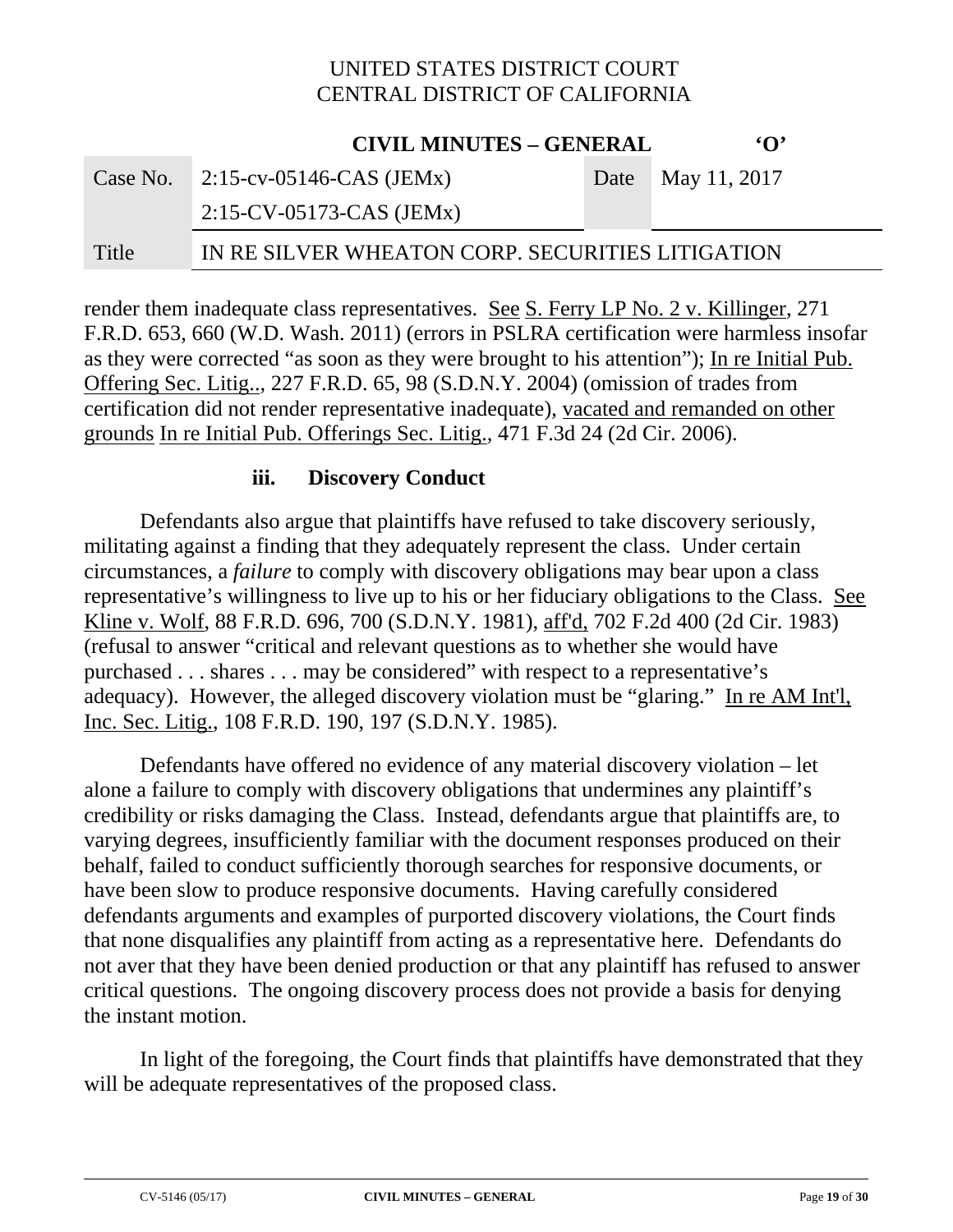|       | <b>CIVIL MINUTES – GENERAL</b>                   | $\Omega$          |
|-------|--------------------------------------------------|-------------------|
|       | Case No. $2:15$ -cv-05146-CAS (JEMx)             | Date May 11, 2017 |
|       | $2:15$ -CV-05173-CAS (JEMx)                      |                   |
| Title | IN RE SILVER WHEATON CORP. SECURITIES LITIGATION |                   |

#### **B. Rule 23(b)(3) Requirements**

Having concluded that the Rule 23(a) requirements are met, the Court turns to Rule 23(b). Under Rule 23(b)(3), class certification is appropriate "if Rule 23(a) is satisfied" and if "the court finds that [1] the questions of law or fact common to class members predominate over any questions affecting only individual members, and that [2] a class action is superior to other available methods for fairly and efficiently adjudicating the controversy." Fed. R. Civ. P. 23(b)(3); Local Joint Exec. Bd. of Culinary/Bartender Trust Fund v. Las Vegas Sands, Inc., 244 F.3d 1152, 1162–63 (9th Cir. 2001).

# **i. Presumption of Reliance**

In order to succeed in their claims, plaintiffs must have relied upon defendants' failure to disclose the risk that Silver Wheaton would have to pay back-taxes and a penalty because of its tax position in relation to SW Cayman. Plaintiffs contend that they are entitled to a presumption of reliance pursuant to either Affiliated Ute Citizens of Utah v. United States, 406 U.S. 128 (1972) (establishing a presumption of reliance in certain cases based primarily upon omissions), or Basic Inc. v. Levinson, 485 U.S. 224 (1988) (establishing a presumption of reliance where plaintiffs claim to have relied upon a stock's price in an efficient market).

#### **1. Affiliated Ute**

In Affiliated Ute Citizens of Utah v. United States, 406 U.S. 128 (1972), the Supreme Court held that where a securities fraud involves "primarily a failure to disclose, positive proof of reliance is not a prerequisite to recovery. All that is necessary is that the facts withheld be material in the sense that a reasonable investor might have considered them important in the making of this decision." 406 U.S. at 153. Accordingly, the Court must "analytically characterize the action as either primarily a nondisclosure case (which would make the presumption applicable), or a positive misrepresentation case." Binder v. Gillespie, 184 F.3d 1059, 1064 (9th Cir. 1999).

 During oral argument on the instant motion, the parties discussed whether this case should be characterized as a case that is primarily about omissions or misrepresentations. Plaintiffs argued, as they did in their moving papers, that this is strictly and primarily an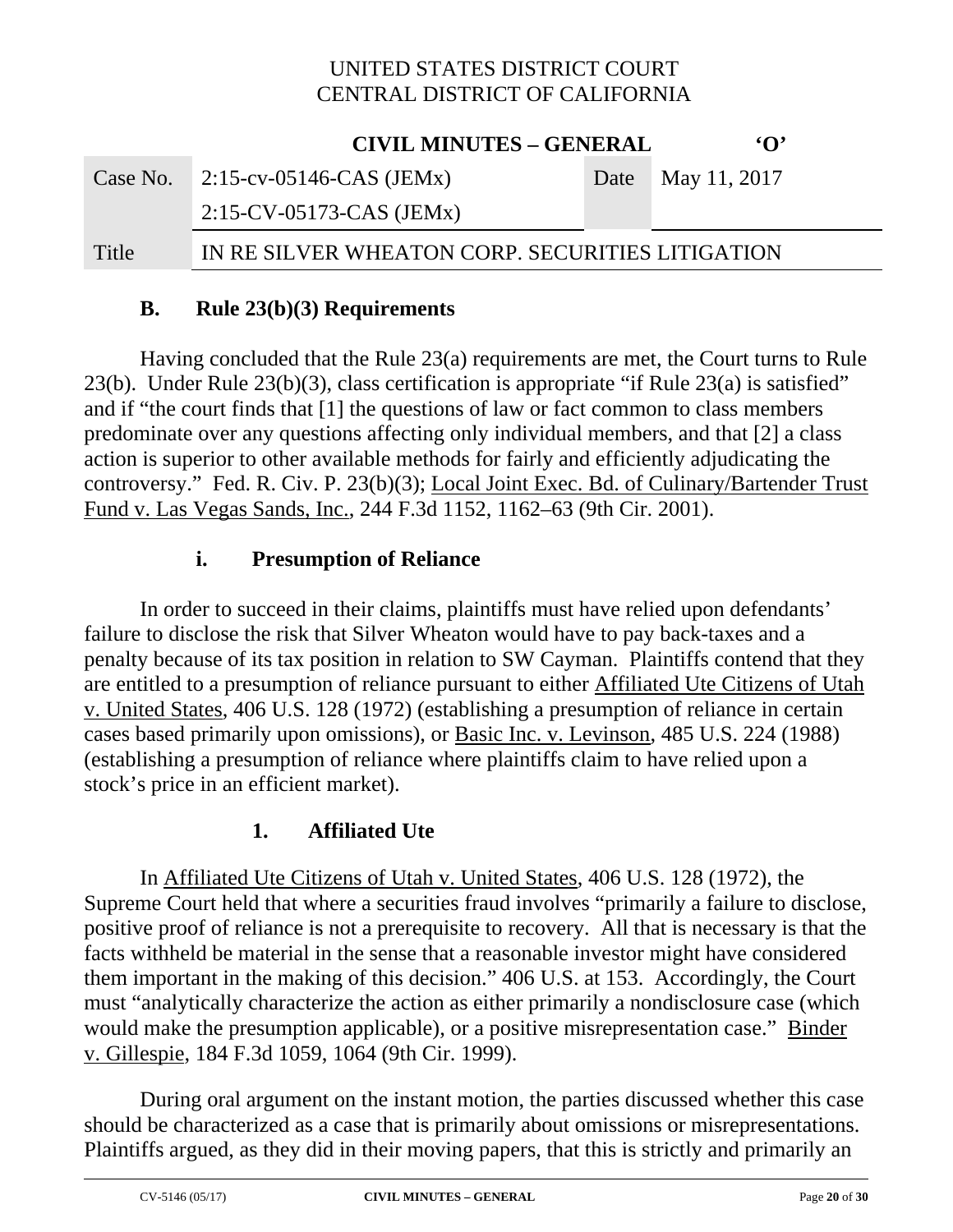**CIVIL MINUTES – GENERAL 'O'**

|       | CIVIL MINUTES – GENERAL                          | $\cdot$ $\cdot$   |
|-------|--------------------------------------------------|-------------------|
|       | Case No. $2:15$ -cv-05146-CAS (JEMx)             | Date May 11, 2017 |
|       | $2:15$ -CV-05173-CAS (JEMx)                      |                   |
| Title | IN RE SILVER WHEATON CORP. SECURITIES LITIGATION |                   |

omissions case. Defendants argue in their opposition that this is primarily a misrepresentations case. During oral argument, defendants requested that the Court enter a pretrial order stating that this is an omissions case and committing plaintiffs to one theory or another. Defendants appear to seek a ruling that, in light of plaintiffs' position in the context of this motion, plaintiffs should be forced to elect one theory or the other and be estopped from later pursuing misrepresentation claims. The Court declines to enter such an order.

In contrast to the parties' contention during oral argument, the Court finds that this is *not* primarily a case about omissions and plaintiffs are not entitled to an Affiliated Ute presumption of reliance. The reasoning of In re Interbank Funding Corp. Sec. Litig., 629 F.3d 213 (D.C. Cir. 2010), is persuasive. In Interbank, the plaintiff sought the benefit of the Affiliated Ute presumption where she had purchased stock in Interbank, a Ponzi scheme. The defendant was a company, Radin, which had audited the Ponzi scheme and publicly attested to the accuracy of its balance sheets. The plaintiff argued that it was entitled to a presumption of reliance upon Radin's failure to disclose that Interbank had been a Ponzi scheme. The court rejected plaintiff's argument, observing that plaintiff's claims were predicated upon two types of purported "omissions," inaccuracies in Interbank's balance sheets and that Radin's audit had not conformed with GAAP. Id. at 220. Both were better characterized as misrepresentations because accurate balance sheets would have revealed the Ponzi scheme and because Radin had "affirmatively misrepresented the accuracy of [the financial statements] by stating that they fairly presented Interbank's financial position and conformed with GAAP." Id. The complaint in Interbank alleged that Radin had made public statements about Interbank's balance sheets which proved to be false – accordingly, plaintiff was not entitled to the Affiliated Ute presumption of reliance upon Radin's purported omissions. Id.

The allegations in Interbank are analogous to the allegations here. Plaintiffs allege that Silver Wheaton's financial statements were inaccurate because they did not include a tax liability (i.e. some numbers were inflated). See e.g. CAC ¶¶ 140, 146, 151. Additionally, plaintiffs allege that defendants certified that their financial statements were prepared in conformity with GAAP or IFRS, but that the statements were not. See e.g. Id. ¶¶ 138, 149, 156. Plaintiffs similarly allege that defendants repeatedly certified the accuracy of the financial statements, notwithstanding the inflated numbers. See e.g. Id.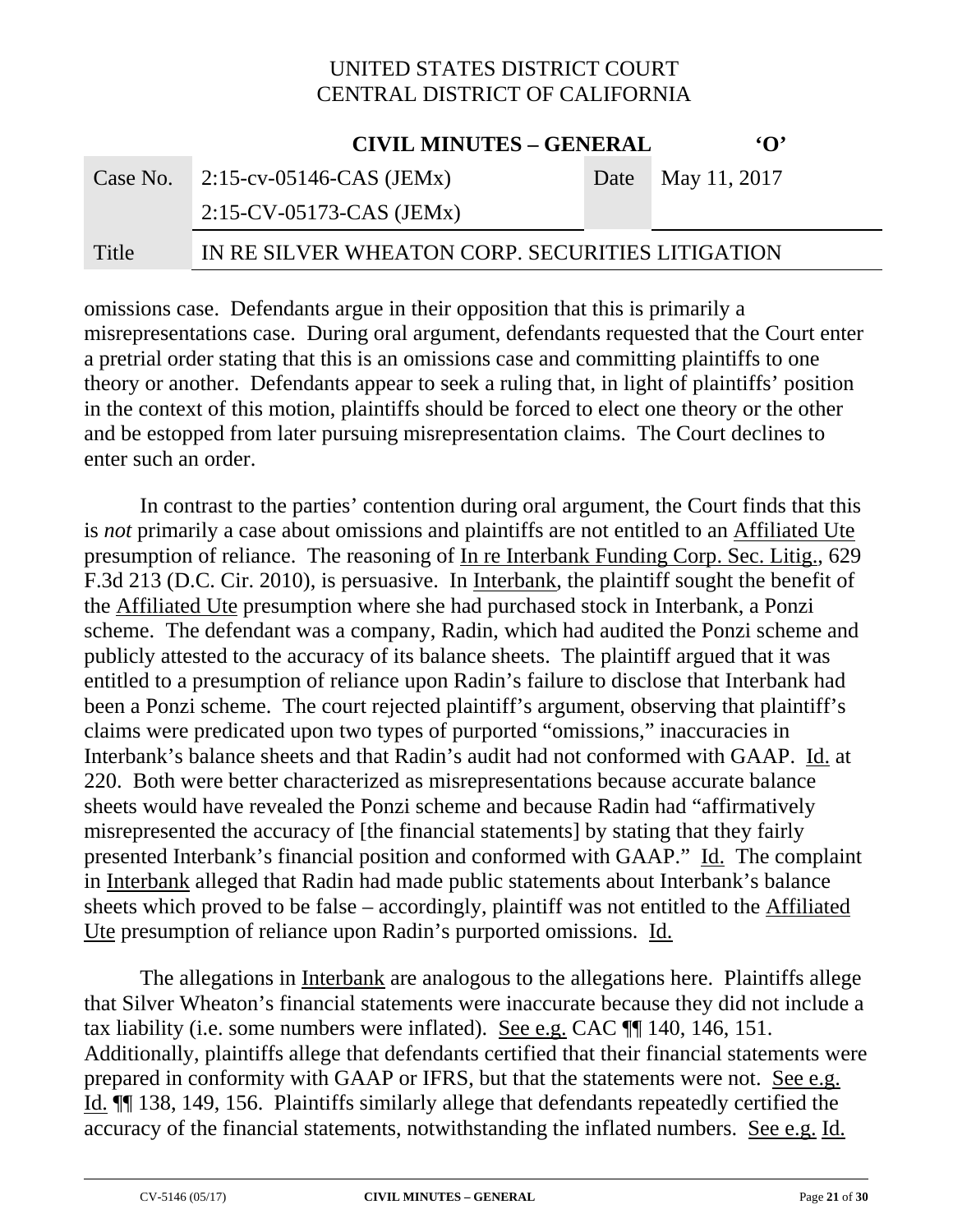|          | <b>CIVIL MINUTES - GENERAL</b>                   | $\Omega$          |
|----------|--------------------------------------------------|-------------------|
| Case No. | 2:15-cv-05146-CAS (JEMx)                         | Date May 11, 2017 |
|          | $2:15$ -CV-05173-CAS (JEMx)                      |                   |
| Title    | IN RE SILVER WHEATON CORP. SECURITIES LITIGATION |                   |

¶¶ 154, 161, 168. The CAC is replete with alleged *misrepresentations* akin to those in Interbank. That plaintiffs may now portray the foregoing misrepresentations as omissions is of no moment. Any false statement might also be portrayed as a failure to disclose the truth, but that does not render it an omission in the sense that the term is used in Affiliated Ute and its progeny. See Interbank, 629 F.3d at 220-21 ("Appellants portray these errors as failures to disclose, but 'the tenet that a court must accept as true all of the allegations contained in a complaint is inapplicable to legal conclusions, [Ashcroft v. Igbal, 129 S. Ct. 1937, 1949 (2009)], so we need not accept this characterization").<sup>8</sup> In light of the foregoing, the Court concludes that this case is not "primarily a nondisclosure case," Binder, 184 F.3d at 1064, instead it is primarily a positive misrepresentation case, to which the Affiliated Ute presumption does not attach.

#### **2. Basic**

However, plaintiffs are entitled to a presumption of reliance under Basic. "[T]o invoke the Basic presumption, a plaintiff must prove that: (1) the alleged misrepresentations were publicly known, (2) they were material, (3) the stock traded in an efficient market, and (4) the plaintiff traded the stock between when the misrepresentations were made and when the truth was revealed." Halliburton Co. v. Erica P. John Fund, Inc., 134 S. Ct. 2398, 2413, 189 L. Ed. 2d 339 (2014). The Basic presumption is rebuttable if defendants make "[a]ny showing that severs the link between the alleged misrepresentation and either the price received (or paid) by the plaintiff, or his decision to trade at a fair market price[.]" Basic, 485 U.S. at 248.

 $\overline{a}$ <sup>8</sup> As plaintiffs point out, several district courts have reached conclusions at odds with Interbank. The court in Interbank acknowledged these same cases, none of which is binding upon the Court here. The Court agrees with the Interbank court that these cases are unpersuasive. Id. at 221 (citing Katz v. MRT Holdings, LLC, No. 07–61438–CIV, 2008 WL 4725284 (S.D.Fla. Oct.24, 2008); Getty v. Harmon, No. C98–178, 1998 WL 919368 (W.D.Wash. Oct.23, 1998); Walco Invs., Inc. v. Thenen, 168 F.R.D. 315 (S.D.Fla.1996); In re Home–Stake Prod. Co. Sec. Litig., 76 F.R.D. 351 (N.D.Okla.1977)).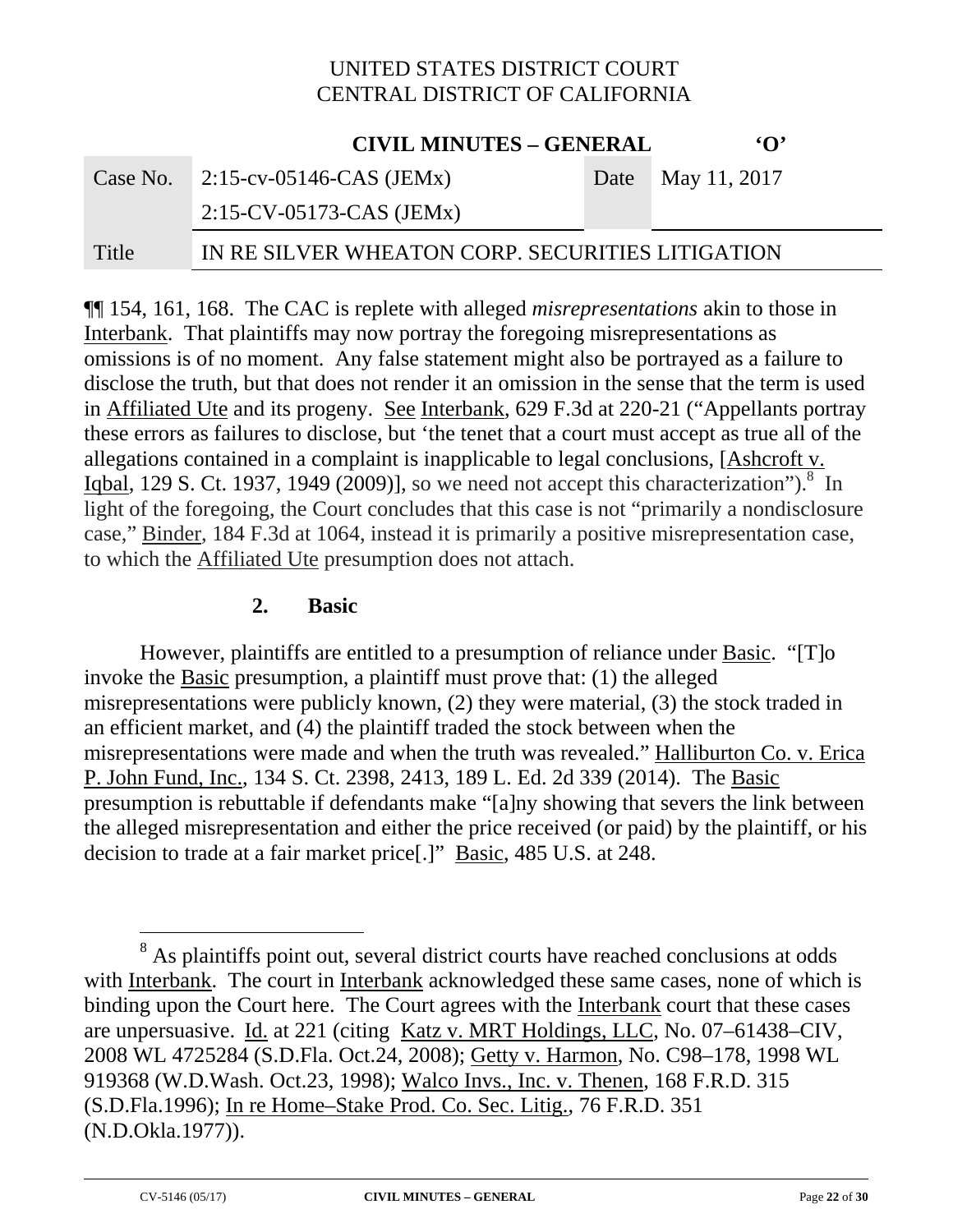**CIVIL MINUTES – GENERAL 'O'**

|       | CIVIL MINUTES – GENERAL                          | $\cdot$ $\cdot$   |
|-------|--------------------------------------------------|-------------------|
|       | Case No. $2:15$ -cv-05146-CAS (JEMx)             | Date May 11, 2017 |
|       | $2:15$ -CV-05173-CAS (JEMx)                      |                   |
| Title | IN RE SILVER WHEATON CORP. SECURITIES LITIGATION |                   |

Here, defendants do not dispute that the alleged misrepresentations were publicly known, that they would be material to investors, and that plaintiffs owned Silver Wheaton securities when the alleged disclosure occurred. Nor do defendants dispute that Silver Wheaton is traded on an efficient market. The Feinstein Report establishes as much and the Court will not belabor the point by reciting his findings here. See generally Feinstein Report. Instead, defendants contend that plaintiffs have actually alleged two separate sub-classes.

The CAC alleges that:

[h]ad Plaintiff and the other members of the Class known the truth, they would not have purchased [Silver Wheaton stock], or would not have purchased [the stock] at the inflated prices that were paid.

CAC ¶ 239. In defendants view, this allegation demonstrates the existence of two separate sub-classes: (1) a class of risk-averse investors who would not have purchased Silver Wheaton stock at all if they had known the undisclosed risk ("Sub-Class A" in defendants' nomenclature) and (2) a class of investors who would have purchased Silver Wheaton stock nonetheless, but at a lower price ("Sub-Class B"). Defendants argue that Sub-Class A is not entitled to the Basic presumption because they did not trade in reliance upon the integrity of Silver Wheaton's stock price, but rather based upon the perceived riskiness of Silver Wheaton stock. Defendants argument is without merit and has no basis in Basic and its progeny.

 To rebut the presumption of reliance, defendants must sever the link between the alleged misrepresentation or omission and either (1) the price paid or (2) the decision to purchase. Basic, 485 U.S. at 248. That some plaintiffs may have been motivated by different reasons in their decisions to purchase does not sever their decision to purchase Silver Wheaton stock from defendants' alleged misrepresentation. On the contrary, any class members who would not have bought the stock if they had known about the alleged risk of a tax reassessment were plainly motivated to purchase by defendants' alleged omission of that risk. Such plaintiffs cannot and should not be required to prove "a speculative state of facts, *i.e.,* how he would have acted if omitted material information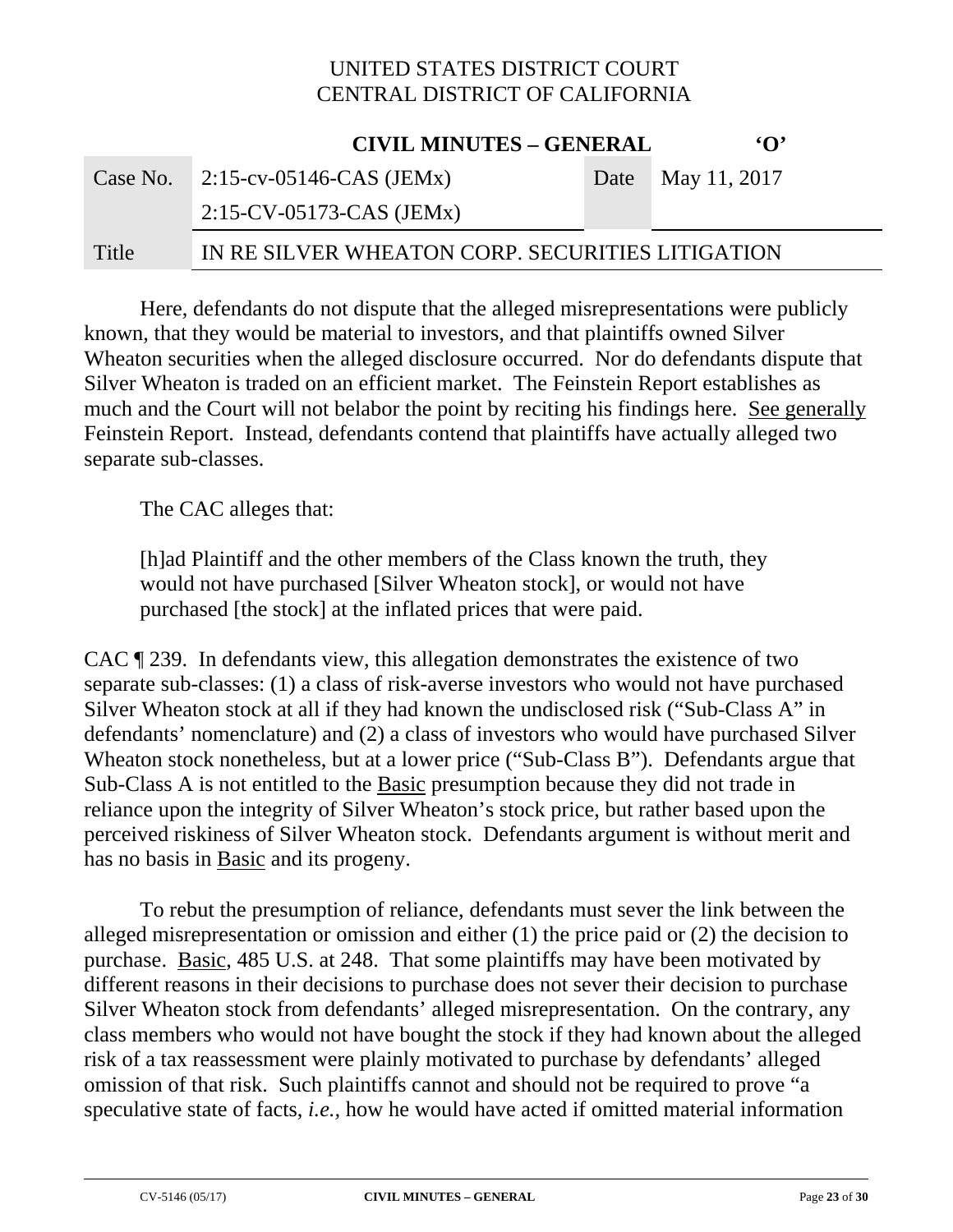**CIVIL MINUTES – GENERAL INC.** 

|       | CIVIL MINUTES – GENERAL                          | $\cdot$ $\cdot$   |
|-------|--------------------------------------------------|-------------------|
|       | Case No. $2:15$ -cv-05146-CAS (JEMx)             | Date May 11, 2017 |
|       | $2:15$ -CV-05173-CAS (JEMx)                      |                   |
| Title | IN RE SILVER WHEATON CORP. SECURITIES LITIGATION |                   |

had been disclosed." Id. at 245. This is precisely why the Basic presumption was adopted.  $\underline{\text{Id}}$  at 245. $9$ 

 Plainly, if Silver Wheaton had disclosed a substantial risk of being assessed US \$207 million in unpaid tax liabilities, the price might have reflected such a risk during the Class Period. In such a hypothetical world, the Class might *theoretically* be subdivided into more than two groups: (1) members who would have chosen not to buy Silver Wheaton because of their aversion to risk, (2) others who would have purchased the stock because, in their view, the lower price reflected the appropriate amount of risk, and (3) still others who would have been unwilling to buy at the prevailing price because, in their view, it did not adequately account for the risk. Defendants' expert acknowledges that the individualized inquiry defendants' say precludes certification is based on the determination of the "different potential investment decisions of putative class members in a but-for world in which the alleged truth had been disclosed." Kleidon Report ¶ 20. However, Basic stands for the proposition that *none* of the foregoing hypothetical investor groups are required to prove how they would have acted, but-for the alleged fraud. Although defendants might seek to sub-divide the Class in theory, all of the Class members are entitled to the presumption of reliance because the market in which they traded was efficient and market prices reflected all of the publicly available information

That same reasoning applies to a risk-averse investor, who trades based upon the belief that the market price incorporates all publicly available information about the stock and the market price is not distorted due to undisclosed material risks to the company that issues the stock. Notably, although there are no doubt many investors trading in stocks based upon their perceived risks and/or their perceived value rather than picking a stock based solely on its price, defendants do not direct the Court to any instance in which such distinctions rebutted the Basic presumption.

-

<sup>&</sup>lt;sup>9</sup> Furthermore, in **Halliburton**, the Court expressly considered and rejected an analogous argument about "value investors" who are indifferent to price but purchase stock based upon their evaluation of where the price stands relative to true value. Halliburton, 134 S. Ct. at 2411. The Court ruled that, to be entitled to the Basic presumption, such an investor "need only trade stock based on the belief that the market price will incorporate public information within a reasonable period." Id.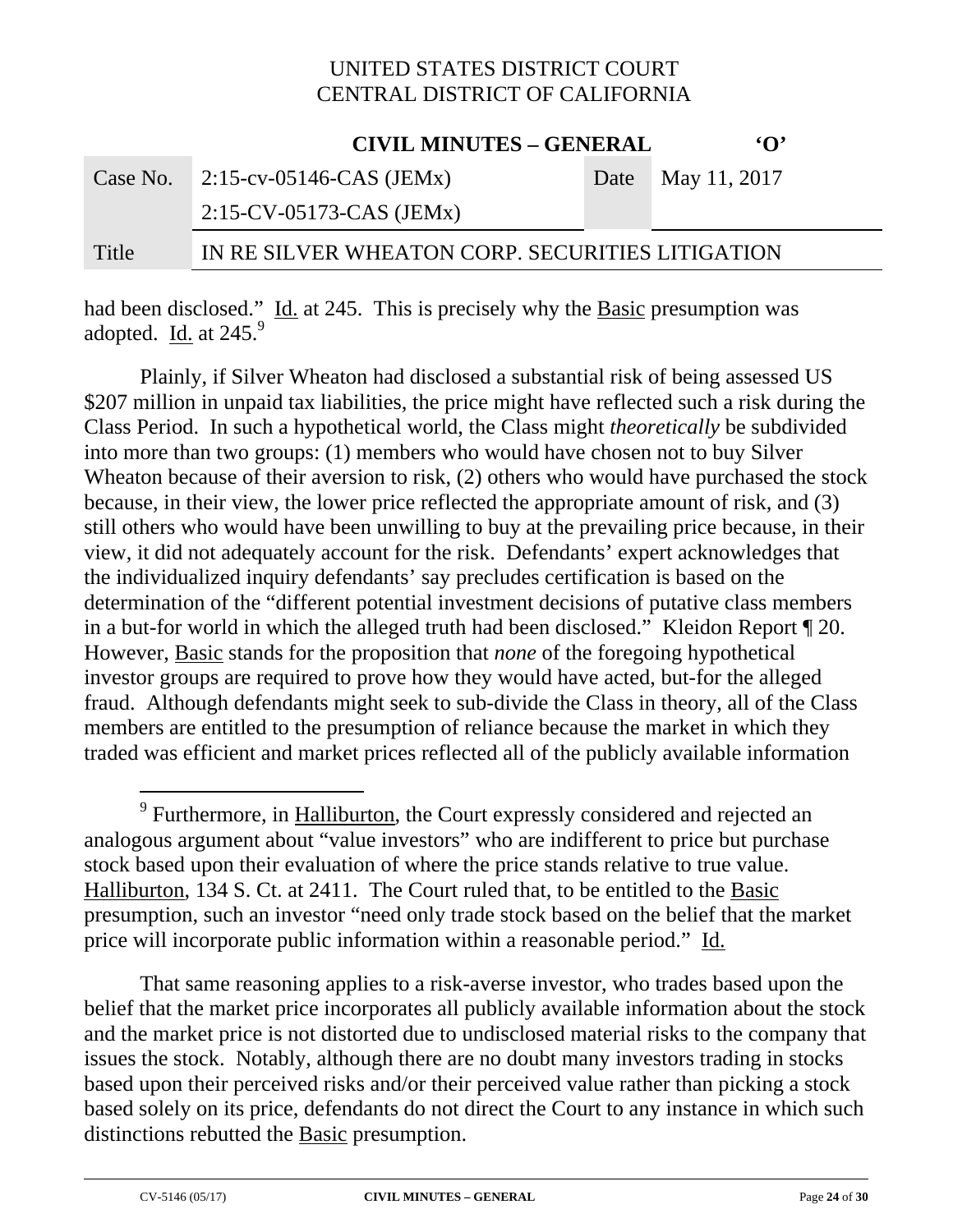|          | <b>CIVIL MINUTES - GENERAL</b>                   | $\Omega$          |
|----------|--------------------------------------------------|-------------------|
| Case No. | 2:15-cv-05146-CAS (JEMx)                         | Date May 11, 2017 |
|          | $2:15$ -CV-05173-CAS (JEMx)                      |                   |
| Title    | IN RE SILVER WHEATON CORP. SECURITIES LITIGATION |                   |

at the time. Indeed, defendants' argument appears to be based on confusing two situations. A defendant may be able to make out a defense as to an individualized class member who would have purchased the stock in question even if he had known of the existence of the alleged fraud, see Blackie, 524 F.2d at 906 n.22 ([t]he right of rebuttal, however, does not preclude the predominance of common questions), but that is different from the present situation where an investor would have bought the stock after the public disclosure of the alleged fraud and after the stock price had already declined based on that disclosure. This second type of investor is entitled to the same presumption of reliance that is available to an investor who would not have purchased the stock at all if he or she had known of the existence of the fraud.

If it were necessary to separate the Class into groups based upon whether members were motivated by risk or by price, such an individualized inquiry might provide a basis for denying certification. However, with respect to the presumption of reliance, no such distinction is necessary – the entire Class is entitled to the presumption of reliance upon defendants' alleged omissions under the fraud on the market doctrine.

#### **ii. Methodology for Calculating Damages**

In order to satisfy Rule 23(b)(3)'s predominance standard, plaintiffs must demonstrate that "damages are capable of measurement on a classwide basis." Comcast Corp. v. Behrend, 133 S.Ct. 1426, 1433 (2013). Defendants argue that plaintiffs have failed to make such a showing and, thus, that individualized damages determinations will predominate over issues subject to classwide proof.

As the Ninth Circuit has reiterated post-Comcast, "[i]n this circuit . . . damage calculations alone cannot defeat certification." Leyva v. Medline Indus. Inc., 716 F.3d 510, 513 (9th Cir. 2013) (quoting Yokoyama v. Midland Nat'l Life Ins. Co., 594 F.3d 1087, 1094 (9th Cir.2010)). Comcast stands for the proposition that "plaintiffs must be able to show that their damages stemmed from the defendant's actions that created the legal liability" for a class to be certified under Rule 23(b)(3). Leyva, 716 F.3d at 514. The Court need not "decide the precise method for calculating damages at this stage," but rather must find "that calculation of damages will be sufficiently mechanical that whatever individualized inquiries need occur do not defeat class certification." Jordan v.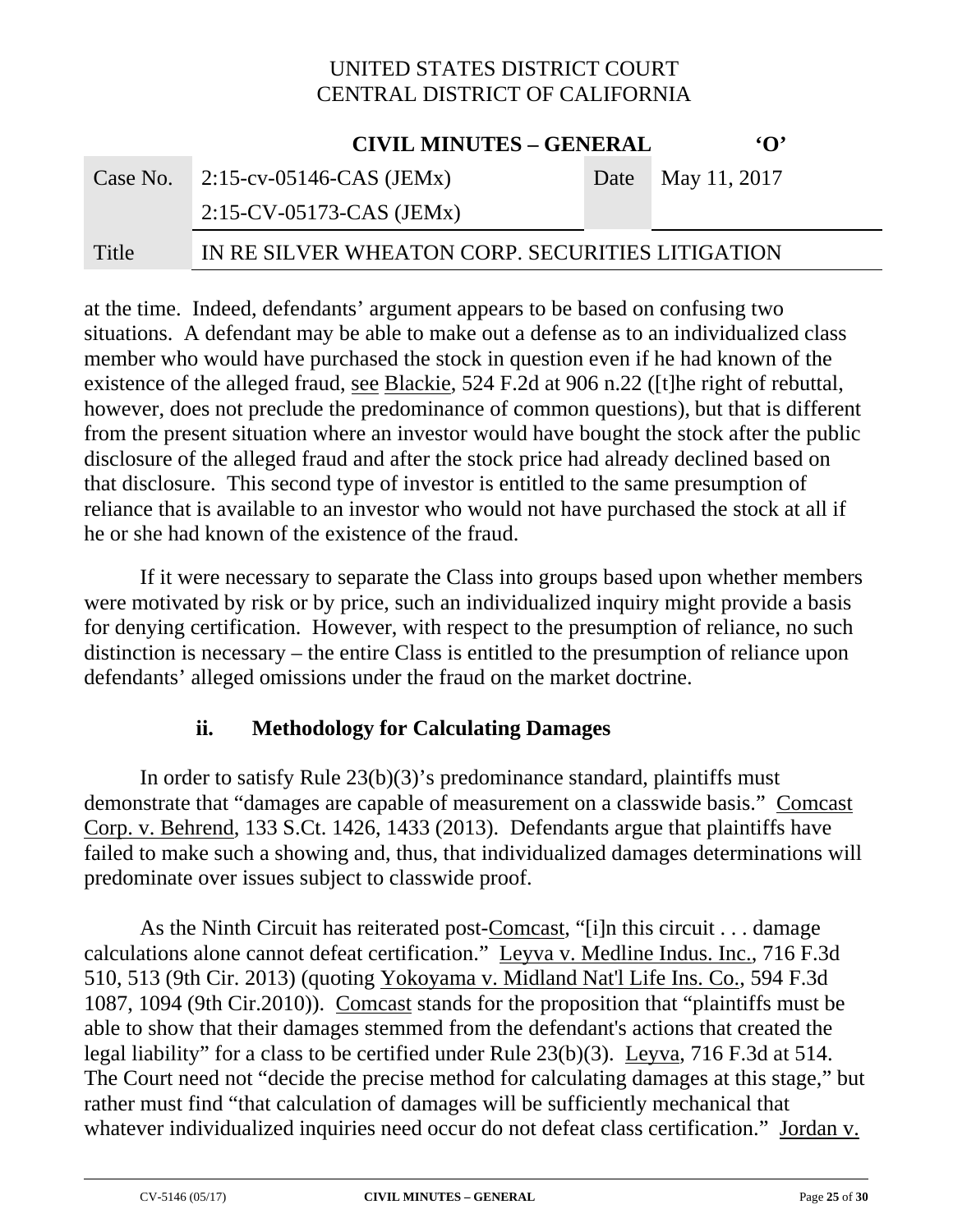|          | <b>CIVIL MINUTES - GENERAL</b>                   |  | $\Omega$          |
|----------|--------------------------------------------------|--|-------------------|
| Case No. | $2:15$ -cv-05146-CAS (JEMx)                      |  | Date May 11, 2017 |
|          | $2:15$ -CV-05173-CAS (JEMx)                      |  |                   |
| Title    | IN RE SILVER WHEATON CORP. SECURITIES LITIGATION |  |                   |

Paul Fin., LLC, 285 F.R.D. 435, 466 (N.D. Cal. 2012) (Illston, J.). Plaintiffs must offer a method that tethers their theory of liability to a methodology for determining the damages suffered by the Class.

In his report, Feinstein explains that damages can be calculated on a per share basis for the entire Class.<sup>10</sup> Feinstein Report ¶ 177-179. Feinstein explains that this can be accomplished by first using valuation tools to determine if the alleged fraud caused Silver Wheaton stock prices to be artificially inflated. To do this Feinstein proposes examining whether the corrective disclosure on July 7, 2015, caused the stock price to decline after controlling for other potentially confounding non-fraud-related information. Id. ¶ 177(i). In other words, Feinstein proposes an event-study of Silver Wheaton's stock price before and after Silver Wheaton disclosed that it had received a proposed tax reassessment letter from the CRA. Once the amount of inflation at the time of the disclosure has been estimated based upon the disclosure's effect on the stock price, Feinstein proposes constructing an inflation ribbon to indicate how much artificial inflation from the alleged fraud was embedded in the price of Silver Wheaton common stock on each day of the Class Period. Id. ¶ 177(ii). Such an inflation ribbon is often constructed by working backwards from the time of the final corrective disclosure, id., in a process commonly referred to as back-casting. Thereafter, each class member's damages can be calculated as "the difference between the inflation on the date shares were purchased and the inflation on the date those same shares were subsequently sold." Id. ¶ 177(iii).

<sup>&</sup>lt;sup>10</sup> Neither party argues that either expert is unqualified or that their opinions are otherwise inadmissible. Feinstein is an Associate Professor of Finance at Babson College and the president of a financial-research consulting firm. Feinstein Report ¶ 6. He holds a Ph.D. in Economics from Yale University. Id. Kleidon, defendants' expert, is a former Associate Professor at the Graduate School of Business as well as the law school at Stanford University. Kleidon Report ¶ 1. Kleidon is now Senior Vice President at a financial and economic consulting firm and an Honorary Professor at the School of Business at the University of Queensland in Australia. Id. The Court is satisfied, for present purposes, that each is qualified to offer their opinions in regard to the appropriate method for calculating damages here.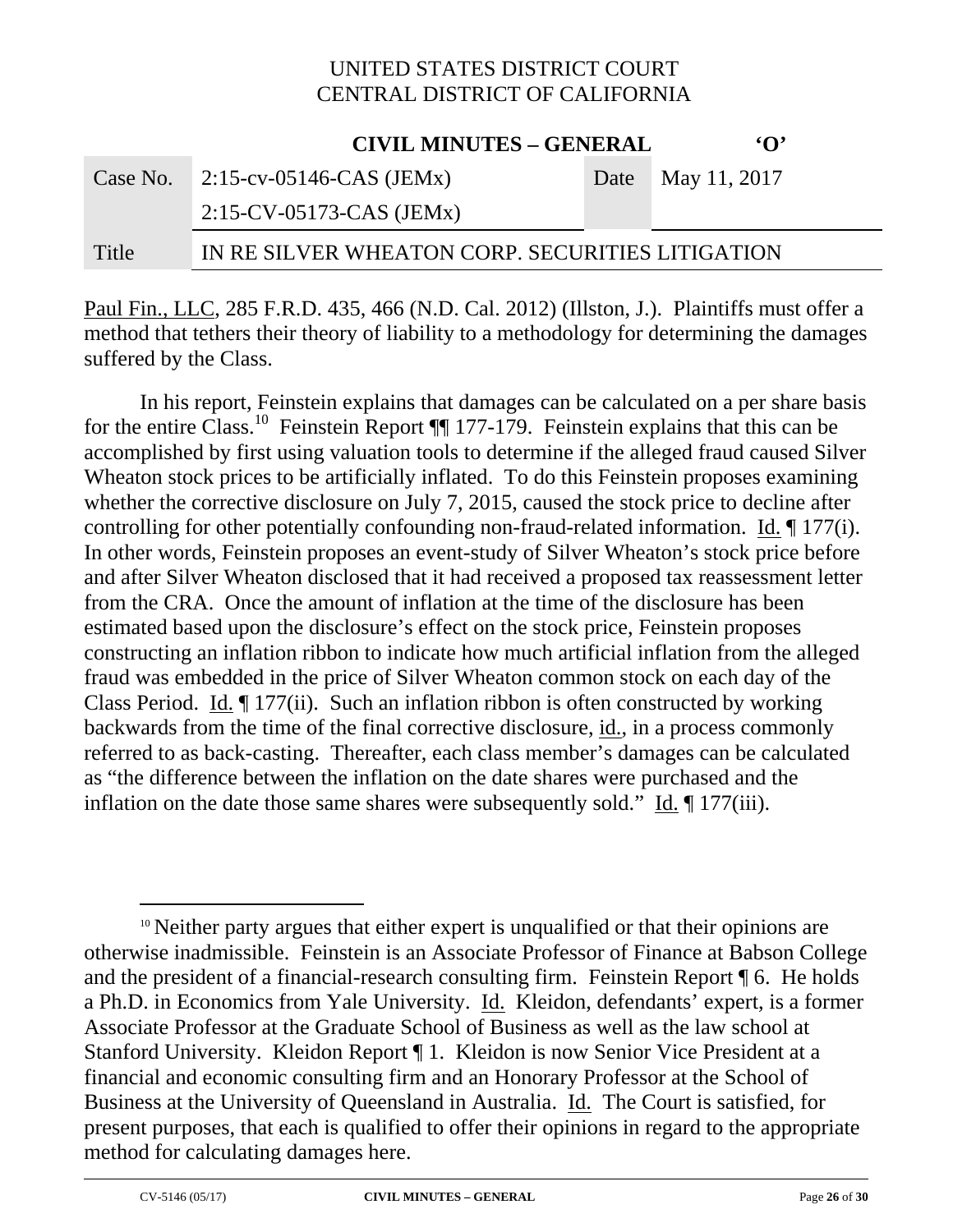|          | <b>CIVIL MINUTES – GENERAL</b>                   | $\Omega$          |
|----------|--------------------------------------------------|-------------------|
| Case No. | $2:15$ -cv-05146-CAS (JEMx)                      | Date May 11, 2017 |
|          | $2:15$ -CV-05173-CAS (JEMx)                      |                   |
| Title    | IN RE SILVER WHEATON CORP. SECURITIES LITIGATION |                   |

"The event study method is an accepted method for the evaluation of materiality damages to a class of stockholders in a defendant corporation," In re Imperial Credit Indus., Inc. Sec. Litig., 252 F.Supp.2d 1005, 1014 (C.D.Cal. 2003), as is the back-casting method proposed in relation to the event study, see e.g. Ludlow v. BP, PLC, 800 F.3d 674, 684 (5th Cir. 2015) ("BP II") (approving of back-casting methodology where revelations allegedly dissipated stock-price inflation). The question before the Court is not whether plaintiffs will ultimately be successful in demonstrating a causal connection between the public disclosure and the decline in Silver Wheaton's stock or whether they will otherwise succeed in proving damages. In re Diamond Foods, Inc., Sec. Litig., 295 F.R.D. 240, 252 (N.D. Cal. 2013). Instead, the Court must determine whether plaintiffs have demonstrated that common questions regarding damages predominate over individual ones. Plaintiffs have made the requisite showing.

Defendants present several interrelated arguments in opposition to the Court's conclusion. First, defendants argue simply that plaintiffs have failed to satisfy their burden of *offering* a method of calculating damages at all. The Court disagrees. Insofar as the Feinstein Report sets forth a proposal for how damages might be calculated on a classwide basis, that is sufficient to meet plaintiffs' burden here. Plaintiffs' have offered a plan. See In re Diamond Foods, Inc., Sec. Litig., 295 F.R.D. 240, 252 (N.D. Cal. 2013) (plaintiffs' event-study proposal satisfied their burden where "defendant does not identify any specific complications that would make such a calculation impossible or ill-advised in this case").

 Defendants further argue that, if plaintiffs have offered a plan, it is not appropriately tied to the theory (or theories) of liability, as required by Comcast. Defendants rely principally upon BP II, wherein the Fifth Circuit affirmed the denial of class certification based upon its interpretation of Comcast. The BP II court determined that a proposed class wide damages methodology was not appropriately linked to the theory of liability. Leaving aside whether or not  $\underline{BP II}$  was properly decided, it is distinguishable and does not bind this Court.

 As discussed above, all members of the Class here are entitled to a presumption of reliance – a presumption that they purchased Silver Wheaton stock in reliance upon on an efficient market, where the price reflected all publicly available information (including risks). Because the price of Silver Wheaton stock was allegedly inflated by defendants'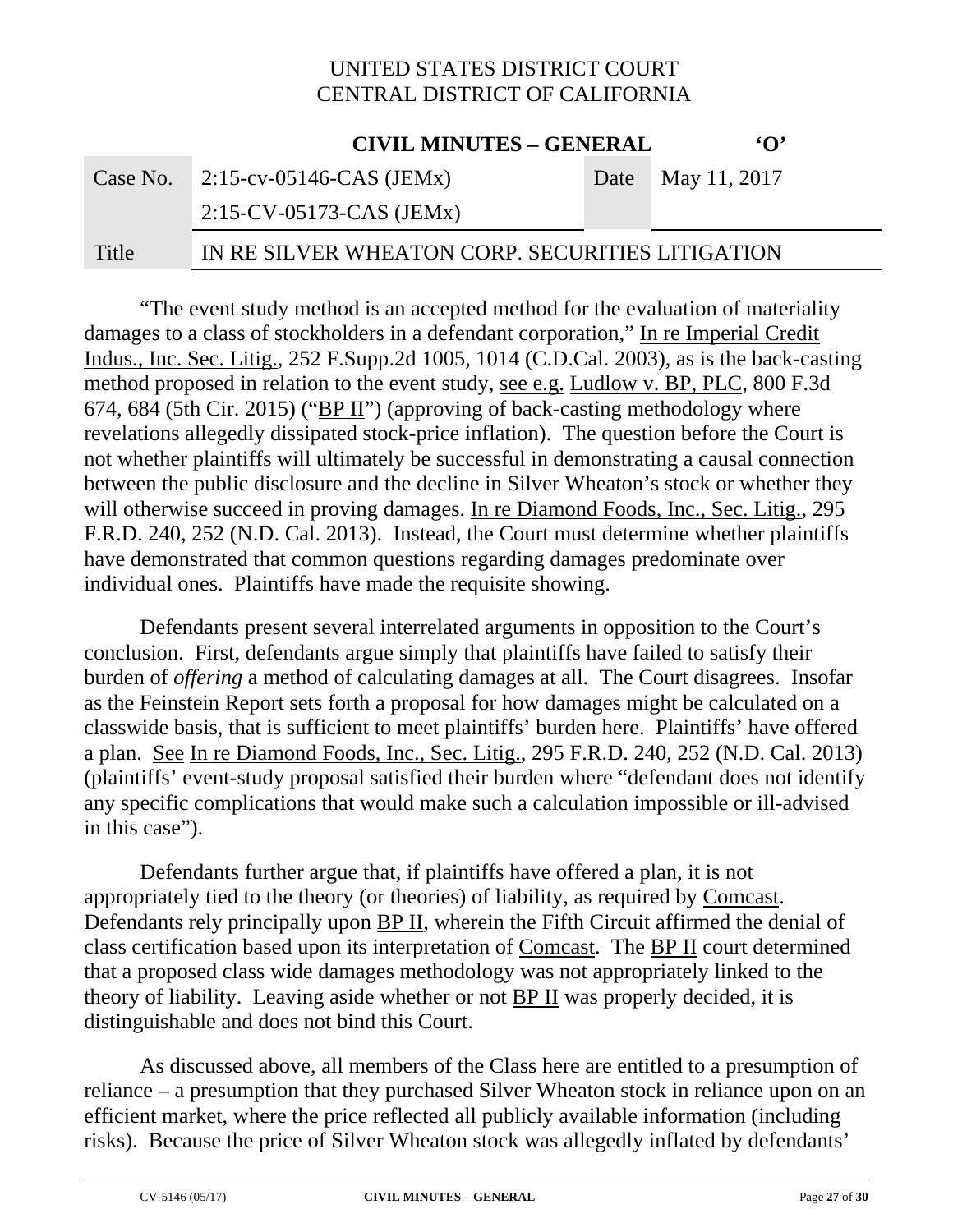**CIVIL MINUTES – GENERAL INC.** 

|       | CIVIL MINUTES – GENERAL                          | $\cdot$ $\cdot$   |
|-------|--------------------------------------------------|-------------------|
|       | Case No. $2:15$ -cv-05146-CAS (JEMx)             | Date May 11, 2017 |
|       | $2:15$ -CV-05173-CAS (JEMx)                      |                   |
| Title | IN RE SILVER WHEATON CORP. SECURITIES LITIGATION |                   |

nondisclosure of a substantial tax liability risk, Class members are entitled to damages based on the losses resulting from the disclosure of the alleged fraud. In Comcast, the plaintiffs conceded that their proposed damages model did not control for factors unrelated to their theory of liability. Comcast, 133 S. Ct. at 1431. Here, plaintiffs propose an event-study that attempts to isolate only the decline in Silver Wheaton's stock value which can be attributed to the alleged fraud. Accordingly, plaintiffs' proposed methodology will attempt to isolate damages suffered as a result of defendants' alleged fraud. Damages for every class member can be mechanically calculated according to Feinstein's proposed methodology and are therefore subject to class wide proof. Whether plaintiffs will ultimately succeed in meeting their full evidentiary burden and whether defendants may be able to rebut the presumption of reliance are questions for another day. Comcast does not require any more of a showing than plaintiffs have made here. See Leyva, 716 F.3d at 514 ("the amount of damages is invariably an individual question and does not defeat class action treatment" (quoting Blackie,  $524$  F.2d at 905)). <sup>11</sup>

This argument, raised for the first time during oral argument, is unpersuasive. If, as plaintiffs allege, defendants were always aware of a serious risk that Silver Wheaton would be assessed a tax liability because of an untenable tax position, the only *hypothetical* changes in the inflation ribbon relate to uncertainty about whether the CRA would discover and take action based on Silver Wheaton's conduct – defendants do not contend that Canada's tax laws changed. In this circumstance, it is possible that there would be no change in the inflation ribbon during the Class Period. Defendants have offered no evidence supporting their contention that the amount of price inflation might have changed over the course of the Class Period. Plaintiff's expert has offered his opinion that he could adapt his damages method to deal with changes in inflation during

 $11$  During oral argument, defense counsel argued that, if the risk of a tax liability changed over the course of the Class Period, plaintiffs' proposed damages methodology would be inadequate. Defendants argued that the risk of a potential tax liability or tax reassessment likely increased over the Class Period as the CRA audited SW Cayman. Defendants argue and that plaintiffs have not adequately proposed a method by which to calculate the amount of price inflation over time in light of the changing risk of tax liability.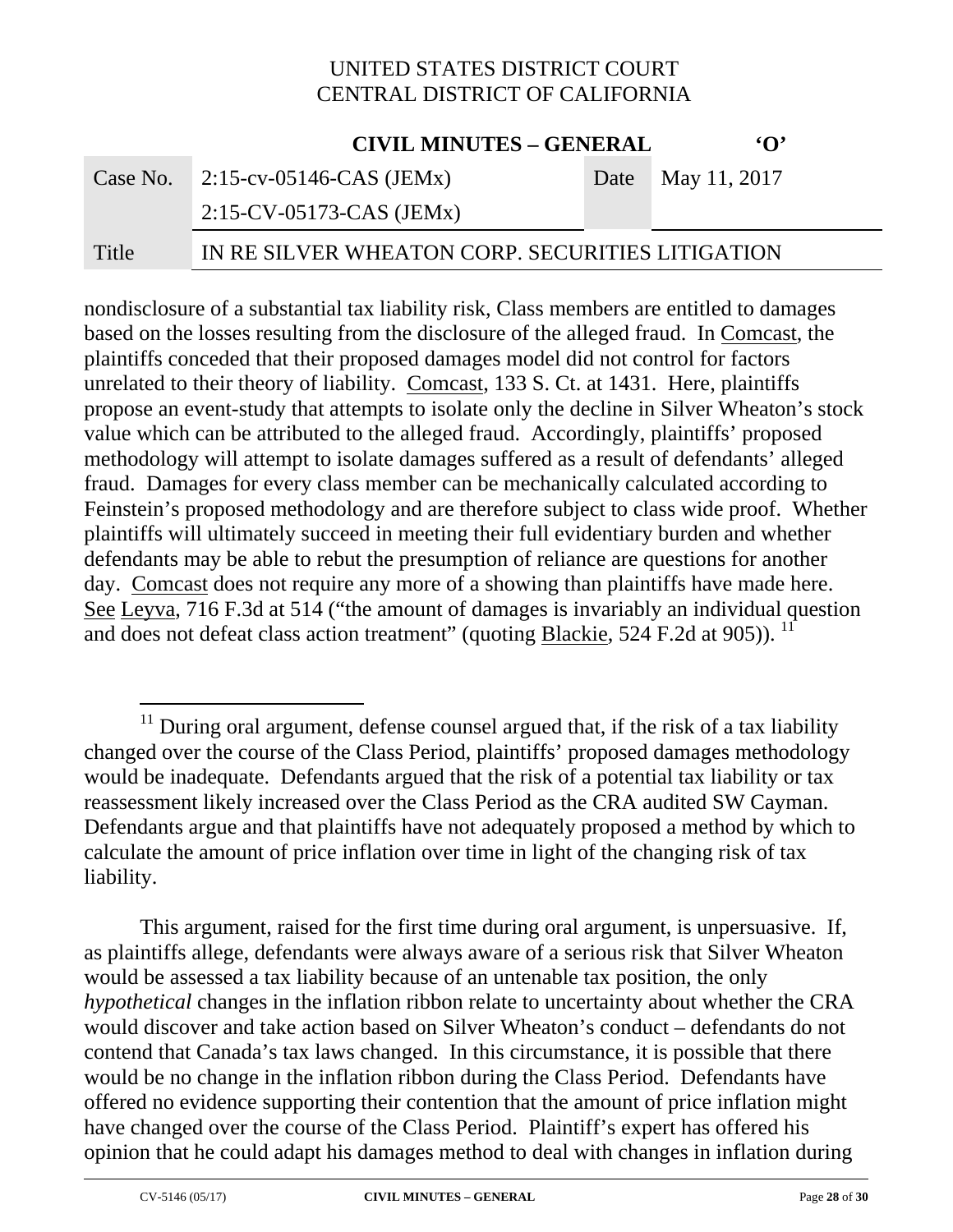|          | <b>CIVIL MINUTES – GENERAL</b>                   | $\Omega$          |
|----------|--------------------------------------------------|-------------------|
| Case No. | $\sim$ 2:15-cv-05146-CAS (JEMx)                  | Date May 11, 2017 |
|          | $2:15$ -CV-05173-CAS (JEMx)                      |                   |
| Title    | IN RE SILVER WHEATON CORP. SECURITIES LITIGATION |                   |

 In light of the foregoing, the Court concludes that questions of law or fact common to class members predominate over any questions affecting only individual members.

#### **iii. Superiority**

In addition to a predominance of common questions, a class proponent must also demonstrate that the class action is superior to other methods of adjudicating the controversy. See Valentino, 97 F.3d at 1235 (explaining that the party seeking certification needs to make a "showing [as to] why the class mechanism is superior to alternative methods of adjudication"). A class action may be superior where "class-wide litigation of common issues will reduce litigation costs and promote greater efficiency." Id. at 1234. Rule 23(b)(3) provides the following non-exhaustive list of four factors to consider in this assessment:

- (A) the interest of members of the class in individually controlling the prosecution or defense of separate actions;
- (B) the extent and nature of any litigation concerning the controversy already commenced by or against members of the class;
- (C) the desirability or undesirability of concentrating the litigation of the claims in the particular forum;
- (D) the difficulties likely to be encountered in the management of a class action.

Fed. R. Civ. P. 23(b)(3).

 $\overline{a}$ 

the Class Period, but has not observed evidence that inflation changed. Feinstein Rebuttal ¶¶ 54, 57, 63.

Even if the Court were to accept defendants' hypothetical scenario in which the inflation ribbon changed over time, damages would still be subject to class-wide proof. Defendants' concern goes to whether plaintiffs can ultimately prove damages using a class-wide method of proof. Rule 23(b)(3) is concerned with whether class-wide questions predominate over questions affecting only individual class members. Whether the inflation ribbon changed over the course of the Class Period, does not alter the fact that this would be a class-wide question.